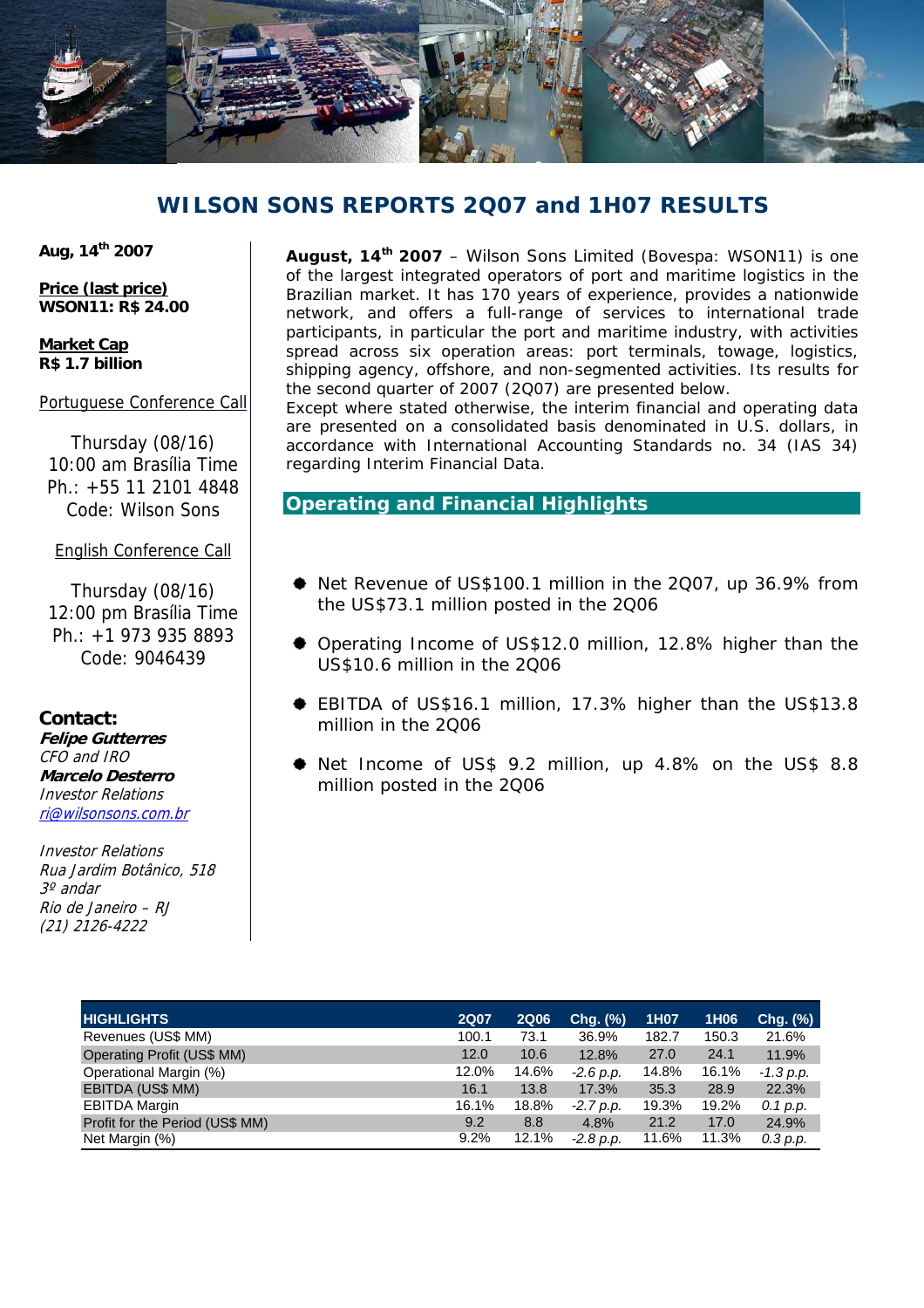

#### **Management's Comments**

2007 marks an important year for Wilson Sons. We now celebrate 170 years of our history, which is intermingled with the history of Brazil.

Wilson Sons was founded as a maritime shipping agency in the 19<sup>th</sup> Century, and has entered in the 21<sup>st</sup> Century with the challenge of perpetuating our company in a globalized world. In response to this challenge, Wilson Sons has been investing heavily in its core business, expanding its Port Terminals, renewing its fleet of Tug Boats, building vessels for the Offshore segment, and continuously investing in the development of our employees.

In the 2Q07 the company's EBITDA rose 17.3%, the Operating Income grew 12.8%, and the Net Revenue improved 36.9% vs. the second quarter of 2006 (2Q06). In the first half of 2007 (1H07), the company registered a growth of 22.3% in EBITDA, 11.9% in Operating Income, and 21.6% in Net Revenue in relation to the first half of 2006 (1H06). These numbers reinforce the power of the company's market positioning, while also reflecting the favourable environment of Brazil's foreign trade volumes.

The Brazilian trade volumes (the country's total exports plus its total imports) grew 25.6% to US\$ 66.5 billion, up from US\$ 53.0 billion in the 2Q06.

In April, another Platform Supply Vessel (PSV) was added to the company's fleet that provides maritime shipping support to Brazilian oil and natural gas exploration and production activities. The PSV Saveiros Fragata, as announced last quarter, is currently chartered to Petrobras, which is in line with company strategy of growing in its Offshore segment.

The results disclosed herein demonstrate the consistency of our strategy to expand our Core Business, and the increased integration and synergy among our different segments, given our broad market knowledge, superior infrastructure, and national coverage.

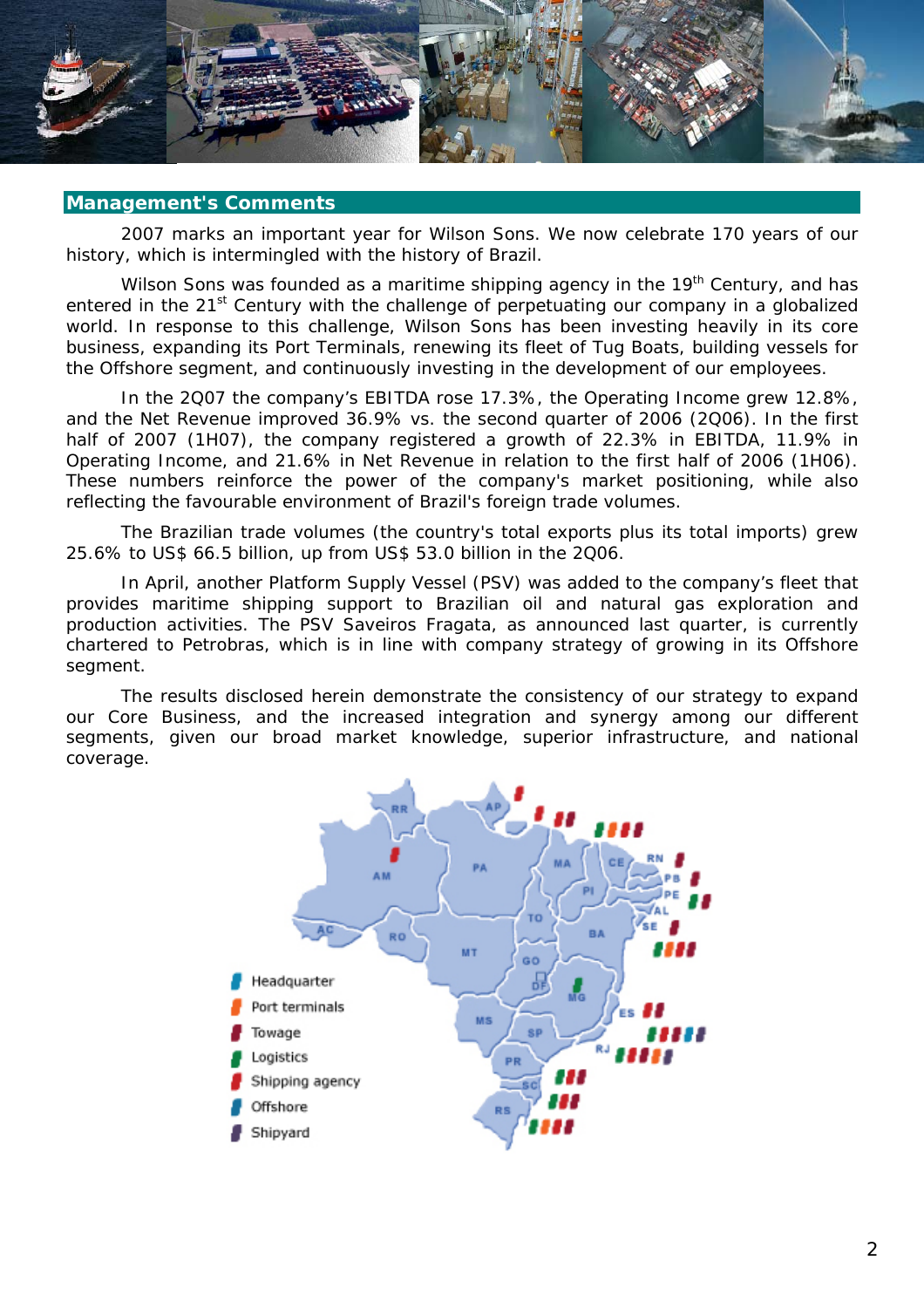

# **Port Terminals**

Wilson Sons operates in the Port Terminals segment through (a) port container terminals (Tecon Rio Grande and Tecon Salvador), (b) terminals operating in support of the petroleum industry, and (c) minor service operations at state-owned ports. These activities are divided as follows: (i) port operations for vessel loading and unloading, and (ii) warehousing, and auxiliary services.

| <b>OPERATIONAL INDICATORS (TEUS)</b>                  | <b>2Q07</b> | <b>2Q06</b> | Chg. (%)    | 1H07    | 1H06    | Chg. (%)    |
|-------------------------------------------------------|-------------|-------------|-------------|---------|---------|-------------|
| <b>PORT OPERATIONS</b>                                |             |             |             |         |         |             |
| Deep Sea                                              |             |             |             |         |         |             |
| Full                                                  | 100,558     | 90,122      | 11.6%       | 190,276 | 169,384 | 12.3%       |
| Empty                                                 | 65,612      | 61,292      | 7.0%        | 117,525 | 117,495 | 0.0%        |
| Cabotage                                              |             |             |             |         |         |             |
| Full                                                  | 12,200      | 11,110      | 9.8%        | 22,101  | 21,342  | 3.6%        |
| Empty                                                 | 15,191      | 12,358      | 22.9%       | 29,652  | 24,535  | 20.9%       |
| Others (shifting, transhipment and inland navigation) |             |             |             |         |         |             |
| Full                                                  | 23.972      | 37,646      | $-36.3%$    | 46.807  | 69,691  | $-32.8%$    |
| Empty                                                 | 6,906       | 6,630       | 4.2%        | 13,425  | 13,746  | $-2.3%$     |
| <b>TOTAL</b>                                          | 224,439     | 219,158     | 2.4%        | 419,786 | 416,193 | 0.9%        |
|                                                       |             |             |             |         |         |             |
|                                                       |             |             |             |         |         |             |
| <b>OIL &amp; GAS INDUSTRY TERMINAL</b>                | <b>2Q07</b> | <b>2Q06</b> | Chg. (%)    | 1H07    | 1H06    | Chg. (%)    |
| <b>Average Amount of Contracts</b>                    | 5.0         | 1.7         | 200%        | 4.5     | 1.8     | 145%        |
|                                                       |             |             |             |         |         |             |
| <b>PORT TERMINAL</b>                                  | <b>2Q07</b> | <b>2Q06</b> | Chg. (%)    | 1H07    | 1H06    | Chg. (%)    |
| Revenues (US\$ MM)                                    | 36.9        | 26.7        | 38.1%       | 66.9    | 53.0    | 26.2%       |
| <b>Operating Profit (US\$ MM)</b>                     | 10.2        | 5.9         | 73.0%       | 18.3    | 11.8    | 55.2%       |
| Operational Margin (%)                                | 27.7%       | 22.1%       | 5.6 p.p.    | 27.3%   | 22.2%   | 5.1 p.p.    |
| <b>EBITDA</b> (US\$ MM)                               | 11.6        | 7.0         | 65.3%       | 21.1    | 14.4    | 46.2%       |
| EBITDA Margin $(%)$                                   | 31.5%       | 26.4%       | 5.2 p.p.    | 31.6%   | 27.3%   | 4.3 p.p.    |
|                                                       |             |             |             |         |         |             |
| <b>REVENUES BREAKDOWN</b>                             | <b>2Q07</b> | <b>2Q06</b> | Chg. (%)    | 1H07    | 1H06    | Chg. (%)    |
| <b>CONTAINER TERMINAL</b>                             |             |             |             |         |         |             |
| <b>Revenues</b>                                       | 63.9%       | 66.3%       | $-2.4 p.p.$ | 63.2%   | 65.8%   | $-2.6 p.p.$ |
| <b>WAREHOUSING</b>                                    |             |             |             |         |         |             |
| Revenues                                              | 13.3%       | 12.7%       | 0.6 p.p.    | 14.2%   | 13.8%   | 0.4 p.p.    |
| <b>OTHER SERVICES</b>                                 |             |             |             |         |         |             |
|                                                       |             |             |             |         |         |             |
| Revenues                                              | 22.8%       | 21.0%       | 1.8 p.p.    | 22.6%   | 20.4%   | 2.2 p.p.    |

# **Net Revenue**

#### **2Q07 versus 2Q06:**

Port Terminals' net revenue rose 38.1% to US\$ 36.9 million in 2Q07, from US\$ 26.7 million in 2Q06. This growth comes from: (i) improvement in the mix of container handled; (ii) an increase in storage operations in container terminals. Additionally, revenues related to oil & gas industry grew due to (iii) increases in clients and larger contract amounts.

In container terminals, continuing the trend observed in 1Q07, results benefited from an improved cargo mix of containers handled. The share of deep sea container in total container handling increased from 69.1% to 74.0%, and the share of cabotage in total container handling rose from 10.7% to 12.2%, which led to an improvement in revenue.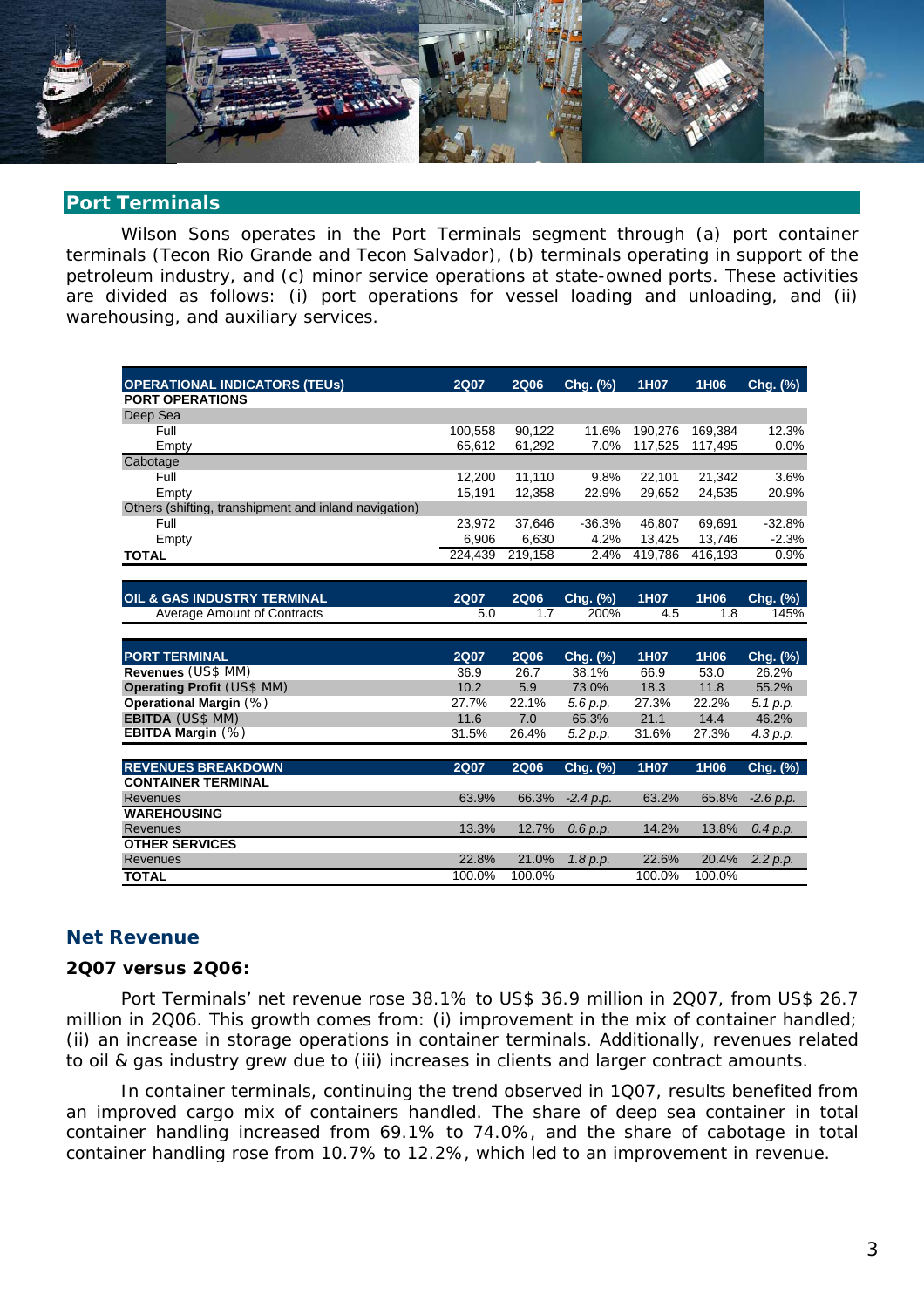

# **Port Terminals (cont.)**

Furthermore, gains were achieved by the increase of 11.6% in the volume of highervalued deep sea full containers handled, driven by higher exports of resin, beef and frozen chicken. This increase more than offset declines in transhipment volumes, improving cargo mix and, as a result, our operating margin.

Higher imports, resulting from devaluation of the US dollar during the past 2 years has not only increased imported container traffic but also yielded gains in storage revenue, which increased from 12.7% of total revenue in 2Q06 to 13.3% in 2Q07, especially in the company's bonded warehouses

Moreover, recovery of frozen chicken exports (from the avian flu setbacks in 2006) and higher fruit exports (particularly apples) increased auxiliary services coming from supplying energy to containers and monitoring reefer (refrigerated) containers.

Net revenue from services provided to the port terminal dedicated to the offshore oil and gas industry improved significantly increasing its contribution to the business unit revenue from 3.7% in 2Q06 to 10.2% in 2Q07. This was due to an increase in the quarterly average number of contracts, which surged from 1.7 in 2Q06 to 5.0 in 2Q07.

#### **1H07 versus 1H06:**

Net revenue rose 26.2% between 1H07 (US\$ 66.9 million) and 1H06 (US\$ 53.0 million) for the same reasons listed above for the quarter.

#### **Operating Income**

#### **2Q07 versus 2Q06:**

Port Terminals' operating income climbed 73.0%, from US\$ 5.9 million in 2Q06 to US\$ 10.2 million in 2Q07. This resulted from higher average margin in the cargo mix. Operating margin rose to 27.7% in 2Q07, from 22.1% in 2Q06.

#### **1H07 versus 1H06:**

Operating income rose 55.2%, from US\$ 11.8 million in 1H06 to US\$ 18.3 million in 1H07, mainly due to the improvement in the cargo mix. Operating margin rose to 27.3% in 1H07, from 22.2% in 1H06.

#### **EBITDA**

#### **2Q07 versus 2Q06:**

EBITDA in business unit for 2Q07 was US\$ 11.6 million, an increase of 65.3% from the US\$ 7.0 million in 2Q06. EBITDA margin rose 26.4% in 2Q06 to 31.5% in 2Q07.

#### **1H07 versus 1H06:**

EBITDA in 1H07 was US\$ 21.1 million, 46.2% higher than the US\$ 14.4 million in 1H06. EBITDA margin also rose from 27.3% in 1H06 to 31.6% in 1H07.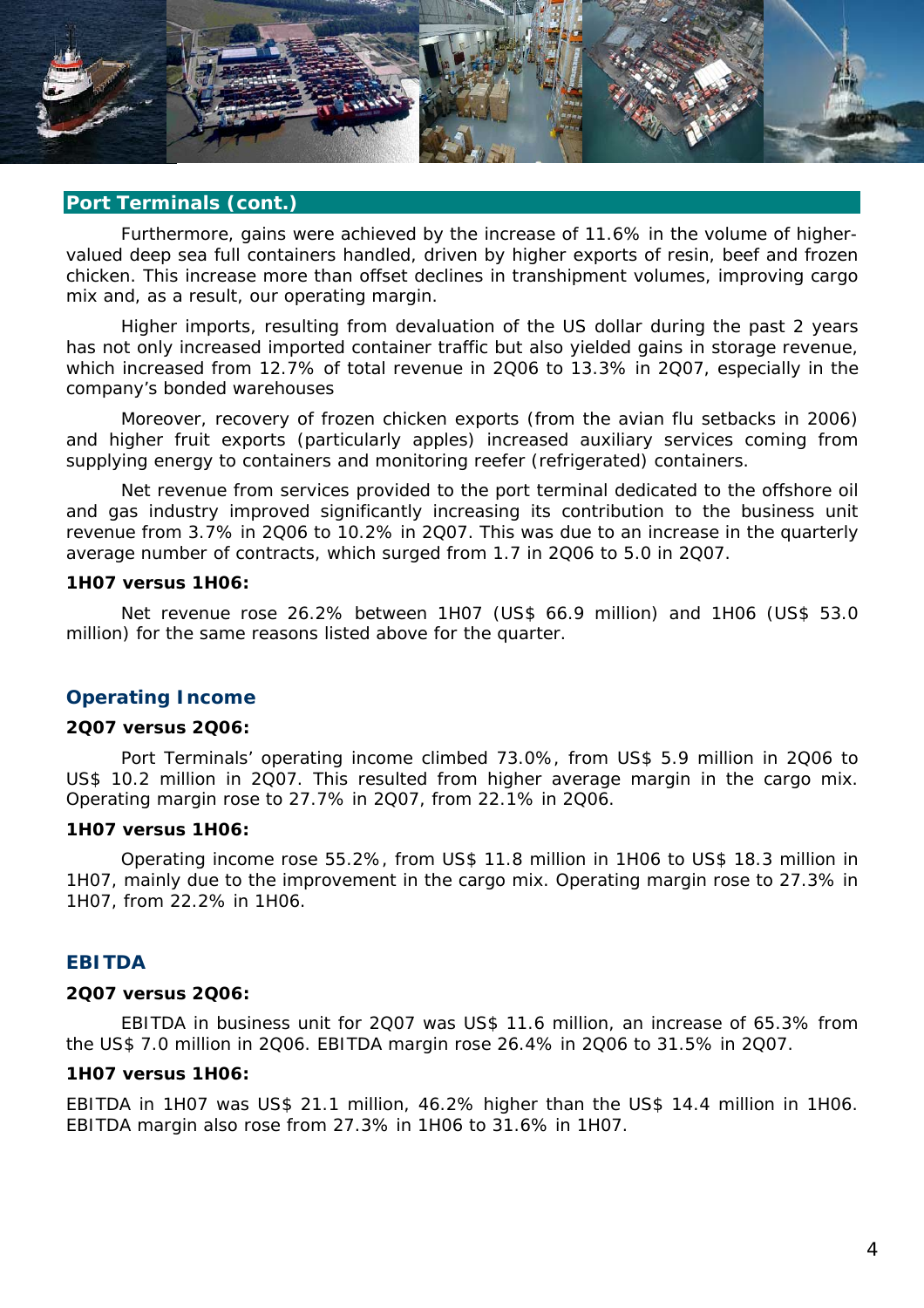

#### **Towage**

The Towage business unit supplies: (i) harbour towage, (ii) ocean towage, (iii) support for salvage operations, and (iv) support for offshore operations.

| <b>TOWAGE</b>                       | <b>2Q07</b> | <b>2Q06</b> | Chg. (%)    | 1H07   | 1H06   | Chg. (%)      |
|-------------------------------------|-------------|-------------|-------------|--------|--------|---------------|
| <b>Revenues (US\$ MM)</b>           | 35.4        | 26.8        | 31.7%       | 64.6   | 52.6   | 22.9%         |
| <b>Operating Profit (US\$ MM)</b>   | 9.5         | 5.7         | 68.0%       | 17.9   | 13.3   | 34.8%         |
| <b>Operational Margin (%)</b>       | 27.0%       | 21.2%       | 5.8 p.p.    | 27.7%  | 25.2%  | 2.4 p.p.      |
| <b>EBITDA (US\$ MM)</b>             | 10.7        | 6.9         | 53.7%       | 21.0   | 16.6   | 26.2%         |
| <b>EBITDA Margin (%)</b>            | 30.2%       | 25.8%       | 4.3 p.p.    | 32.5%  | 31.6%  | 0.8 p.p.      |
| # of Manoeuvres                     | 13,458      | 14.047      | $-4.2%$     | 27,763 | 28,545 | $-2.7%$       |
|                                     |             |             |             |        |        |               |
| <b>REVENUES BREAKDOWN</b>           | <b>2Q07</b> | <b>2Q06</b> | Chg. (%)    | 1H07   | 1H06   | $Chg.$ $(\%)$ |
| <b>Total Revenues (US\$ MM)</b>     |             |             |             |        |        |               |
| <b>Portuary Manoeuvres Revenues</b> | 94.3%       | 98.8%       | $-4.5 p.p.$ | 95.3%  | 99.1%  | $-3.8 p.p.$   |
| <b>Special Operations Revenues</b>  | 5.7%        | 1.2%        | 4.5 p.p.    | 4.7%   | 0.9%   | 3.8 p.p.      |

#### **Net Revenue**

#### **2Q07 versus 2Q06:**

Towage's net revenue grew 31.7% from US\$ 26.8 million in 2Q06 to US\$ 35.4 million in 2Q07, despite the decline in the number of towage manoeuvres. This growth was due to: (i) an increase in the volume of special operations, such as ocean towage operations, salvage support operations, towage manoeuvres for oil exploration and production platforms, and operations for oil and gas operations, (ii) the rebuilding of margins, and (iii) a greater mix of larger deadweight manouvres.

#### **1H07 versus 1H06:**

Towage Net revenue in 1H07 rose 22.9% vs.1H06, from US\$ 52.6 million to US\$ 64.6 million for the same reasons listed above for the quarter.

# **Operating Income**

#### **2Q07 versus 2Q06:**

Operating income in this business unit climbed 68.0%, from US\$ 5.7 million in 2Q06 to US\$ 9.5 million in 2Q07. Operating margins improved from 21.2% in 2Q06 to 27.0% in 2Q07, due to increases in higher-margin special operations.

#### **1H07 versus 1H06:**

In line with quarterly results, operating income grew 34.8% in 1H07, from US\$ 13.3 million to US\$ 17.9 million. Operating margins were up from 25.2% in 1H06 to 27.7% in 1H07.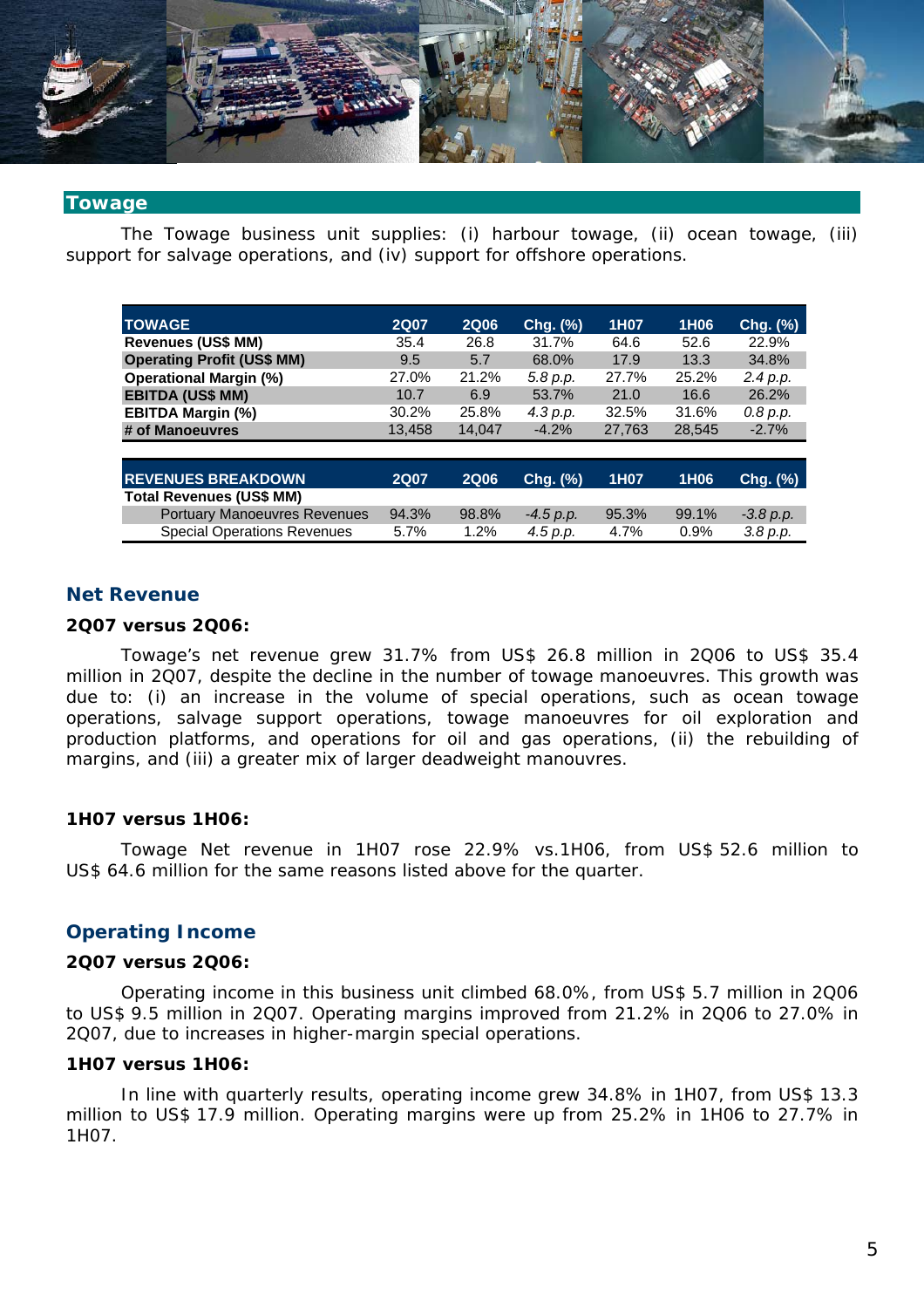

# **Towage (cont.)**

#### **EBITDA**

#### **2Q07 versus 2Q06:**

EBITDA in Towage in 2Q07 was US\$ 10.7 million, up 53.7% vs. US\$ 6.9 million posted in 2Q06. EBITDA margin rose from 25.8% in 2Q06 to 30.2% in 2Q07.

#### **1H07 versus 1H06:**

Similar to the quarterly gains, towage EBITDA in 1H07 was US\$ 21.0 million, 26.2% higher than the US\$ 16.6 million posted in 1H06. EBITDA margin also rose from 31.6% in 1H06 to 32.5% in 1H07.

#### **Logistics**

Wilson Sons develops and provides differentiated logistics solutions and services for managing clients' supply chains and product distribution. Integrated logistics services include (i) outsourced warehousing, (ii) on-site warehousing, (iii) distribution, (iv) trucking, (v) multimodal transport, and (vi) Non Vessel Operating Common Carrier (NVOCC) services.

| <b>LOGISTICS</b>                  | <b>2Q07</b> | <b>2Q06</b> | Chg. (%) | 1H07   | 1H06   | Chg. (%) |
|-----------------------------------|-------------|-------------|----------|--------|--------|----------|
| <b>Revenues (US\$ MM)</b>         | 14.5        | 11.3        | 28.2%    | 29.3   | 22.1   | 32.3%    |
| <b>Operating Profit (US\$ MM)</b> | 0.8         | 0.4         | 83.3%    | 1.8    | 1.2    | 47.1%    |
| <b>Operational Margin (%)</b>     | 5.4%        | 3.8%        | 1.6 p.p. | 6.1%   | 5.5%   | 0.6 p.p. |
| <b>EBITDA (US\$ MM)</b>           | 1.0         | 0.5         | 74.6%    | 2.1    | 1.4    | 42.2%    |
| <b>EBITDA Margin (%)</b>          | 6.6%        | 4.8%        | 1.8 p.p. | 7.0%   | 6.5%   | 0.5 p.p. |
| # of Containers Transported       | 16,806      | 15,786      | 6.5%     | 31,928 | 29,802 | 7.1%     |
| # of Operations                   | 24          | 20          | 20.0%    | 24     | 20     | 20.0%    |

#### **Net Revenue**

#### **2Q07 versus 2Q06:**

Logistics' net revenue climbed 28.2%, from US\$ 11.3 million in 2Q06 to US\$ 14.5 million in 2Q07. This was mainly due to three factors: (i) several new large clients were acquired supplementing growth with current clients; (ii) increase in transport operations, mainly from new clients in Brazil's South region, where a significant increase in the client portfolio was observed; (iii) due to a weaker US dollar, greater import volumes in Santo André (São Paulo state) enabled increased customs and general warehousing revenues, many new client additions, and higher margins.

#### **1H07 versus 1H06:**

Logistics Net Revenue in 1H07 grew 32.3% to US\$ 29.3 million, from US\$ 22.1 million in 1H06, consistent with the quarterly factors.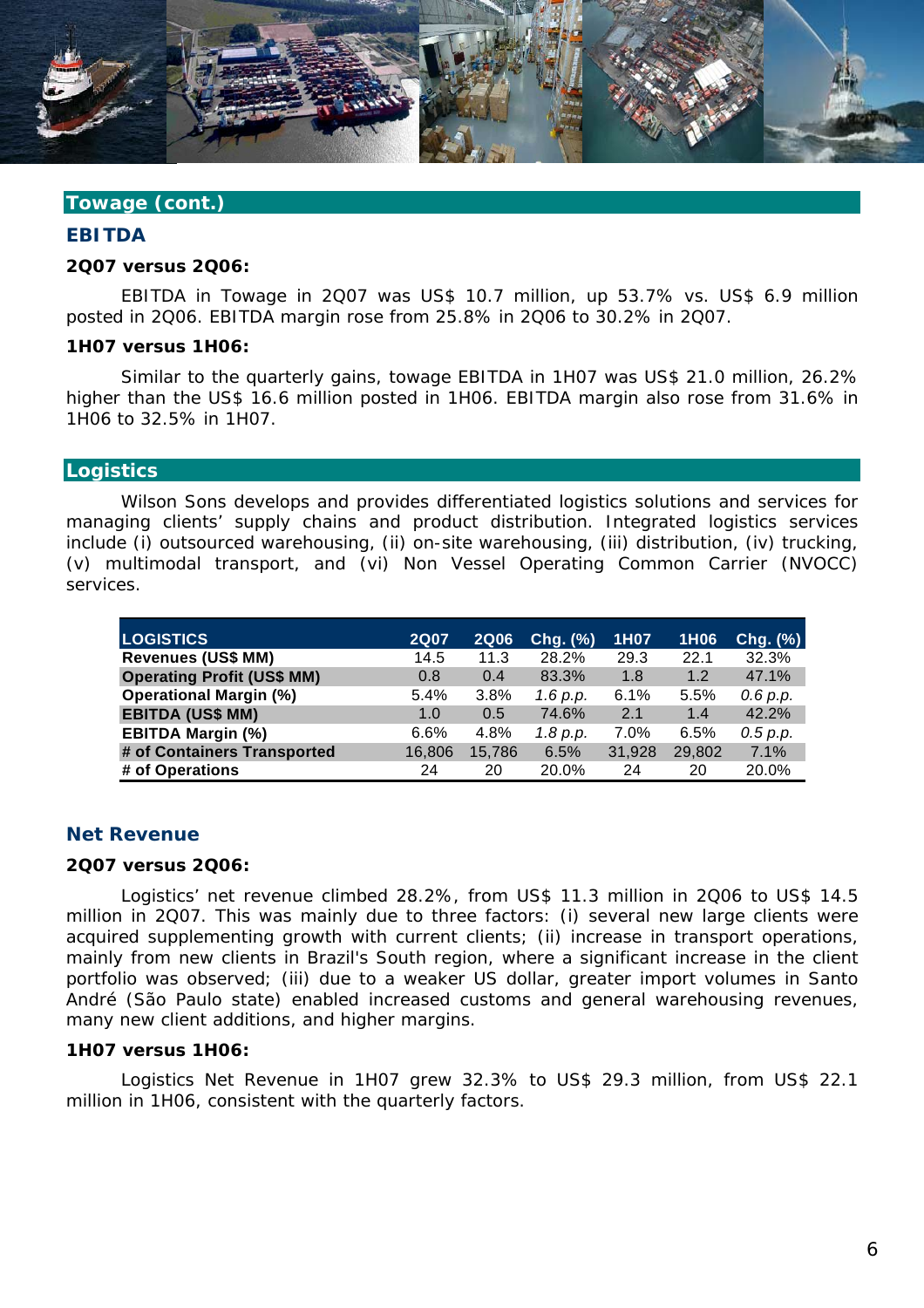

#### **Logistics (cont.)**

#### **Operating Income**

#### **2Q07 versus 2Q06:**

Operating income in the business unit climbed 83.3%, from US\$ 0.4 million in 2Q06 to US\$ 0.8 million in 2Q07 due to the increase in current client operations. Operating margins jumped from 3.8% in 2Q06 to 5.4% in 2Q07.

#### **1H07 versus 1H06:**

The growth of 47.1% in operating income in 1H07 to US\$ 1.8 million, from US\$ 1.2 million in 1H06, was mainly the result of concerted efforts towards the increase in current client operations. Higher margin and increased revenue at the Santo André customs stations were another highlight.

#### **EBITDA**

#### **2Q07 versus 2Q06:**

EBITDA in the business unit in 2Q07 was US\$ 1.0 million, up 74.6% vs. the US\$ 0.5 million posted in 2Q06. EBITDA margin rose from 4.8% in 2Q06 to 6.6% in 2Q07.

#### **1H07 versus 1H06:**

EBITDA in the Logistics segment in 1H07 was US\$ 2.1 million, up 42.2% on the US\$ 1.4 million in 1H06. EBITDA margin also rose, from 6.5% in the 1H06 to 7.0% in the 1H07.

# **Shipping Agency**

The Shipping Agency unit represents shipowners through the following services: (i) sales activities, (ii) documentation services, (iii) container control, (iv) demurrage control, and (v) vessel support.

| <b>SHIP AGENCY</b>                | <b>2Q07</b> | <b>2Q06</b> | Chg. (%) | 1H07    | 1H06   | $Chg.$ $(\%)$ |
|-----------------------------------|-------------|-------------|----------|---------|--------|---------------|
| <b>Revenues (US\$ MM)</b>         | 5.2         | 6.2         | $-16.3%$ | 9.8     | 10.6   | $-7.5%$       |
| <b>Operating Profit (US\$ MM)</b> | 1.7         | 1.7         | 2.9%     | 3.1     | 2.8    | 10.8%         |
| <b>Operational Margin (%)</b>     | 32.7%       | 26.6%       | 6.1 p.p. | 32.1%   | 26.8%  | 5.3 p.p.      |
| <b>EBITDA (US\$ MM)</b>           | 1.9         | 1.8         | 4.3%     | 3.5     | 3.1    | 11.1%         |
| <b>EBITDA Margin (%)</b>          | 36.0%       | 28.9%       | 7.1 p.p. | 35.4%   | 29.5%  | 5.9 p.p.      |
| # of Vessel Calls                 | 1.297       | 1.628       | $-20.3%$ | 2.731   | 3.246  | $-15.9%$      |
| <b>BLs Issued</b>                 | 26,545      | 26.169      | 1.4%     | 52,883  | 50,151 | 5.4%          |
| # of Containers Controlled        | 50,798      | 46,300      | 9.7%     | 101,596 | 89.111 | 14.0%         |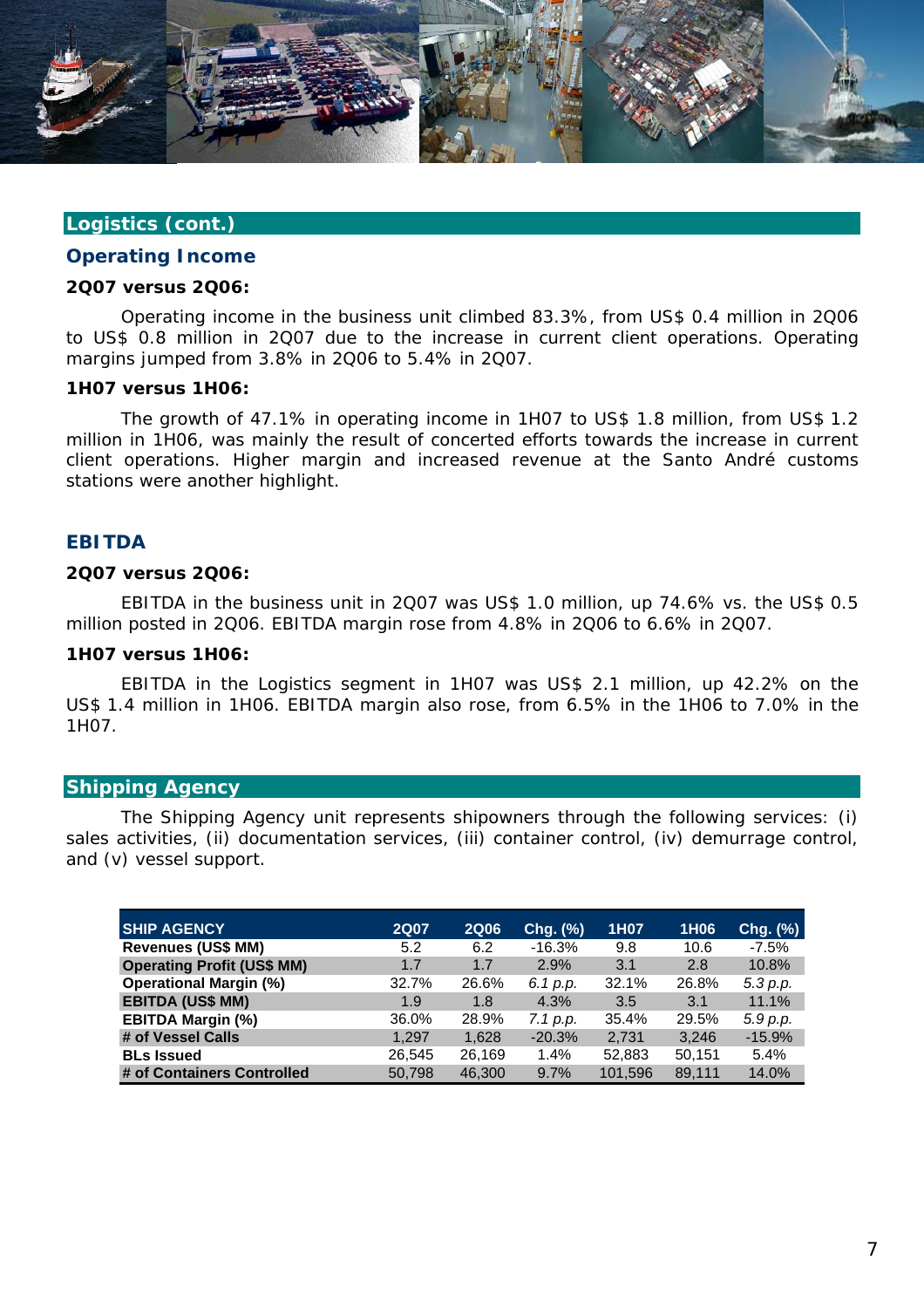

# **Shipping Agency (cont.)**

#### **Net Revenue**

#### **2Q07 versus 2Q06:**

Shipping Agency's net revenue of US\$ 5.2 million in 2Q07 was down 16.3% vs. the US\$ 6.2 million in 2Q06. This decline was due to 20% less calls in the period, mainly because a former client opened its own agency. This was partially offset by an increase of 9.7% in the number of containers controlled and of 1.4% gain in the number of Bills of Lading.

#### **1H07 versus 1H06:**

The net revenue of US\$ 9.8 million in this segment in 1H07 was 7.5% lower than the US\$ 10.6 million in 1H06, for the same reasons as in the quarter.

#### **Operating Income**

#### **2Q07 versus 2Q06**

Operating income in the business unit remained practically unchanged at US\$ 1.7 million in 2Q07, up 2.9% against the 2Q06. However, operating margins improved significantly, from 26.6% in 2Q06 to 32.7% in 2Q07. This result is mainly due to cost savings program in major items, such as personnel expenses.

#### **1H07 versus 1H06:**

Operating income grew 10.8% vs. 1H06, from US\$ 2.8 million to US\$ 3.1 million, basically due to the same reasons as the quarter. Operating margin improved by 5.3 percentage points between the two half-year periods.

#### **EBITDA**

#### **2Q07 versus 2Q06:**

EBITDA in the business unit in 2Q07 was US\$ 1.9 million, up 4.3% vs. the US\$ 1.8 million registered in 2Q06. EBITDA margins rose 7.1 percentage points from 28.9% in 2Q06 to 36.0% in 2Q07.

# **1H07 versus 1H06:**

EBITDA in 1H07 rose 11.1% to US\$ 3.5 million, from US\$ 3.1 million in 1H06. EBITDA margins increased 5.9 percentage points from 29.5% in 1H06 to 35.4% in 1H07.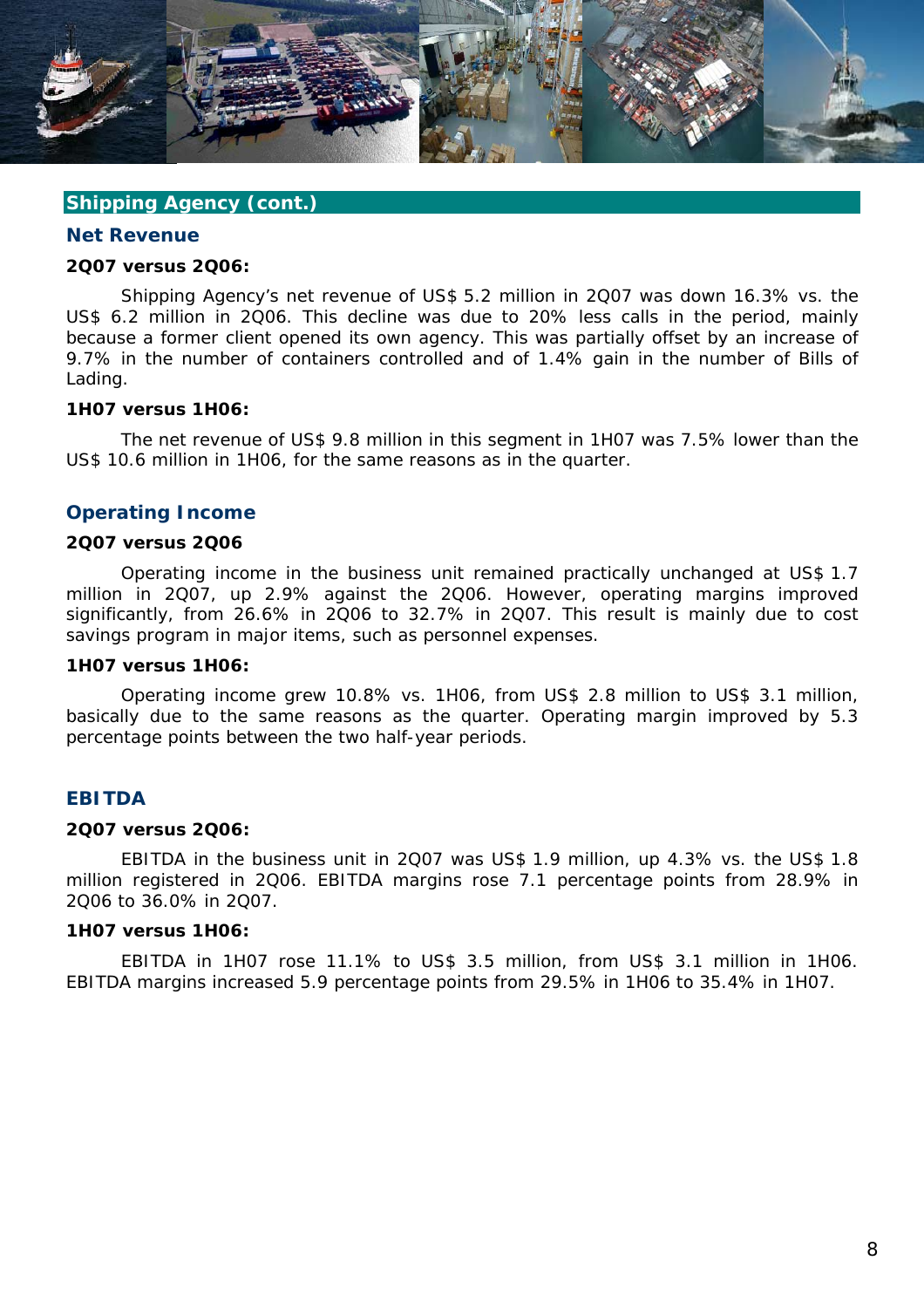

#### **Offshore**

Wilson Sons' Offshore business unit offers support services for the exploration and production oil and gas in Brazil. Specifically, the company operates Platform Supply Vessels (PSV) that transport equipment, drilling mud, pipes, food, cement, and any other required materials between the offshore platforms and the mainland base.

| <b>OFFSHORE</b>                   | <b>2Q07</b> | <b>2Q06</b>    | Chg. (%)    | 1H07  | 1H06  | Chg. (%)  |
|-----------------------------------|-------------|----------------|-------------|-------|-------|-----------|
| <b>Revenues (US\$ MM)</b>         | 2.8         | 1.9            | 45.2%       | 4.6   | 4.8   | $-3.0\%$  |
| <b>Operating Profit (US\$ MM)</b> | 0.0         | 0.1            | $-146.0%$   | 0.4   | 0.3   | 44.9%     |
| <b>Operational Margin (%)</b>     | $-1.6%$     | 4.9%           | $-6.5 p.p.$ | 8.2%  | 5.5%  | 2.7 p.p.  |
| <b>EBITDA (US\$ MM)</b>           | 0.9         | 0.5            | 78.5%       | 1.7   | 1.1   | 60.8%     |
| <b>EBITDA Margin (%)</b>          | 31.3%       | 25.4%          | 5.8 p.p.    | 36.7% | 22.2% | 14.6 p.p. |
| # of PSVs                         | 3           | $\overline{2}$ | 50.0%       | 3     | 2     | 50.0%     |
| # of Days of Operation            | 254         | 183            | 38.6%       | 434   | 363   | 19.5%     |

# **Net Revenue**

# **2Q07 versus 2Q06:**

Offshore's Net revenue rose 45.2%, from US\$ 1.9 million in 2Q06 to US\$ 2.8 million in 2Q07, resulting from the launching the PSV Saveiros Fragata (the third PSV in our fleet) to support Petrobras' oil platforms.

#### **1H07 versus 1H06:**

Net revenue in the offshore business contracted by 3.0% in 1H07 to US\$ 4.6 million, from US\$ 4.8 million in 1H06, due to the absence of extra support services that were provided in 2006.

#### **Operating Income**

#### **2Q07 versus 2Q06:**

Operating income from the business remained stable in relation to 2Q06. Higher operating income was offset by the depreciation added from starting up PSV Fragata.

#### **1H07 versus 1H06:**

Operating income grew 44.9% to US\$ 0.4 million in 1H07, from US\$ 0.3 million in 1H06. Operating margins improved 8.2% in 1H07 from 5.5% in 2H06.

In addition to the three supply vessels we currently operate for Petrobras and the four we expect to operate in the next three to four years.

### **EBITDA**

#### **2Q07 versus 2Q06:**

EBITDA in the Offshore business in 2Q07 was US\$ 0.9 million, 78.5% higher vs. the US\$ 0.5 million posted in 2Q06. EBITDA margins rose 5.8 percentage points from 25.4% in 2Q06 to 31.3% in 2Q07.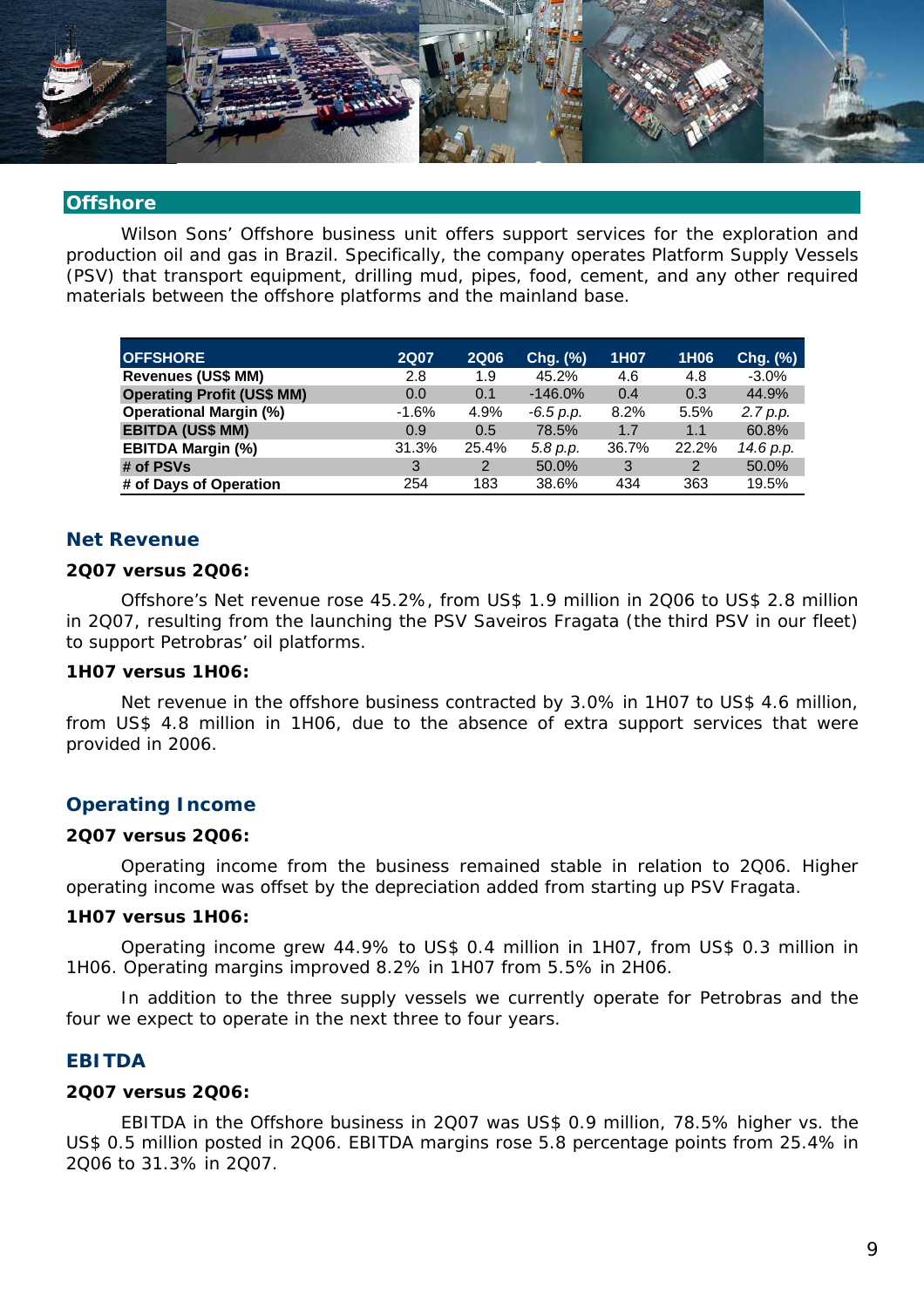

### **Offshore (cont.)**

#### **1H07 versus 1H06:**

EBITDA in the first half of 2007 was US\$ 1.7 million, 60.8% higher than the US\$ 1.1 million posted in 1H06. EBITDA margin increased substantially by 14.6 percentage points, from 22.2% in 1H06 to 36.7% in 1H07.

#### **Non-Segmented Activities**

In this area, Wilson Sons combines the services provided by its shipyard, its 33.3% interest in the dredging company Dragaport, and Wilson Sons total administrative costs of serving all of the company's business units.

| <b>NON-SEGMENTED ACTIVITIES</b>   | <b>2Q07</b> | <b>2Q06</b> | $Chg.$ $%$ | 1H07    |        | 1H06 Chg. (%) |
|-----------------------------------|-------------|-------------|------------|---------|--------|---------------|
| <b>Revenues (US\$ MM)</b>         | 5.3         | 0.1         |            | 7.5     | 7.2    |               |
| <b>Operating Profit (US\$ MM)</b> | $-10.2$     | $-3.1$      |            | $-14.5$ | $-5.2$ |               |
| <b>Operational Margin (%)</b>     |             |             |            |         |        |               |
| <b>EBITDA (US\$ MM)</b>           | $-9.9$      | $-3.1$      |            | $-14.0$ | $-7.8$ |               |
| <b>EBITDA Margin (%)</b>          |             |             |            |         |        |               |

#### **Net Revenue**

#### **2Q07 versus 2Q06:**

Net revenue from non-segmented activities in 2Q07 was US\$ 5.3 million, versus only US\$ 0.1 million in 2Q06. This large disparity was due to the timing of revenues from Shipyard activities, which were concentrated in 1Q06.

#### **1H07 versus 1H06:**

Net revenue in the first half of the year remained practically unchanged, rising 3.3% to US\$ 7.5 million, from US\$ 7.2 million in 1H06.

#### **Operating Income**

#### **2Q07 versus 2Q06:**

Operating income from Non-Segmented Activities went from a loss of US\$ 3.1 million in 2Q06 to a loss of US\$ 10.2 million in 2Q07. In addition to the increase in depreciation of US\$ 0.3 million from the 2Q06,the sharper loss was due to four factors: (i) 2Q06 profit was inflated by the gain from the sale of the company's interest in WR Operadores Portuários in April 2006, (ii) the lack of any services to third parties at the shipyard (US\$1.4 million) in 2Q07, (iii) performance bonuses were paid to employees in the 2Q07 (US\$ 0.8 million), (iv) phantom stock options for the group's executives were accrued for the period (US\$ 0.7 million), (v) operating income from dredging operations declined from 2Q06 to 2Q07 (US\$1.1 million) due to lower operation levels (reduction from 2 to 1 dredge), combined with their higher operating costs.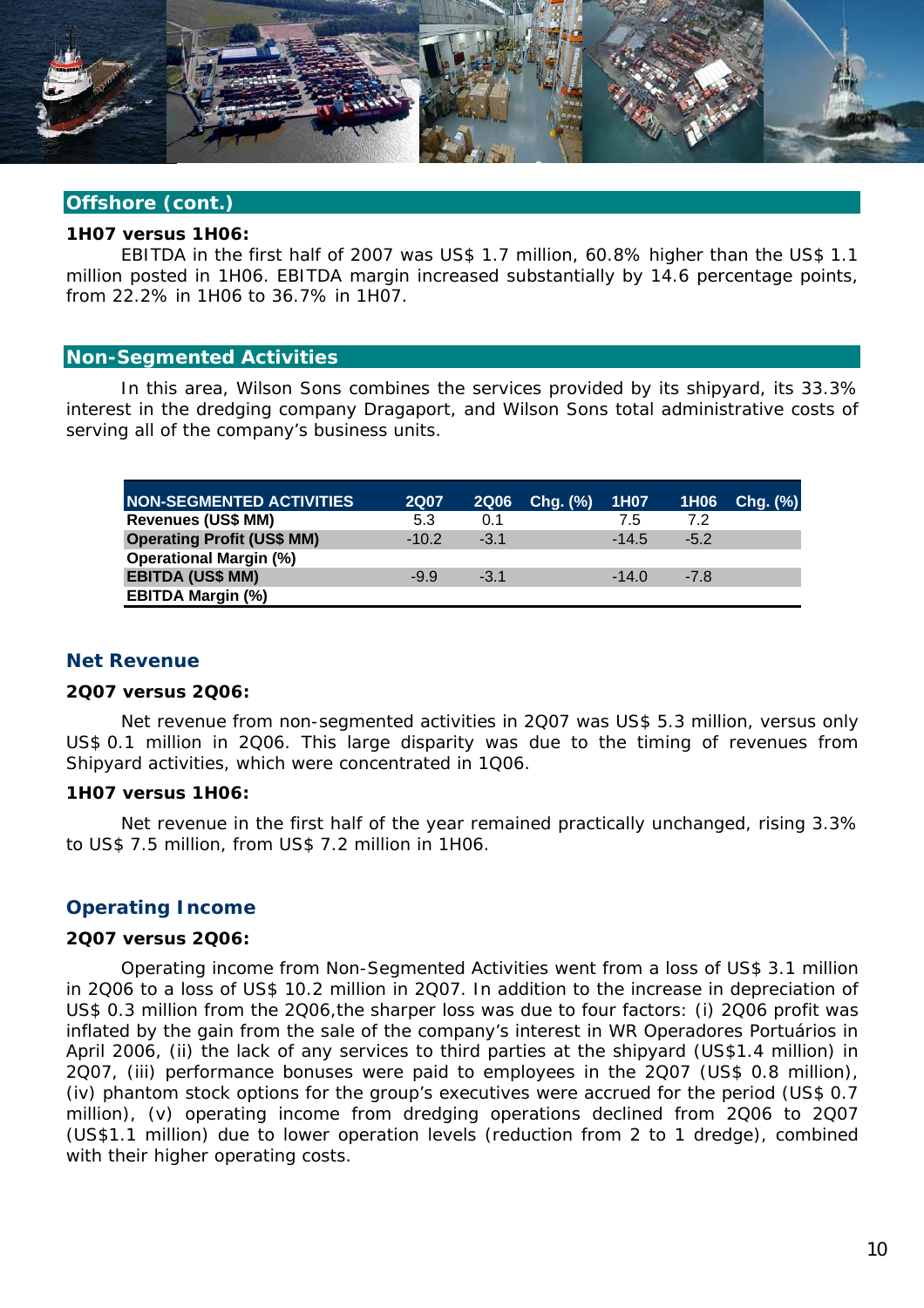

#### **Non-Segmented Activities (cont.)**

#### **1H07 versus 1H06:**

Operating income from Non-Segmented Activities went from a loss of US\$ 5.2 million in 1H06 to a loss of US\$14.5 million in 1H07. In addition to the increase in depreciation of US\$ 0.2 million in the 1H07 versus the 1H06, as in the quarter, this sharper loss was due to several factors:(i) operating income from dredging dropped US\$ 2.2 million due to lower operating dredging levels (from 2 to 1 dredge) and higher operating costs, (ii) modernization and construction services for third parties stressed in 1H06 in the 1H07 (US\$ 1.4 million) did not repeat, (iii) performance bonuses were paid to employees in the 2Q07 (US\$ 0.8 million), (iv) phantom stock options for the group's executives were accrued for the period (US\$0.7 million), and, finally, (v) 1H06 results were inflated by gains from the change in the interest held in Brasco Logística Offshore in March 2006 (US\$ 1.4 million), and from the sale of the interest in WR Operadores Portuários in April 2006 (US\$ 3.1 million).

#### **EBITDA**

#### **2Q07 versus 2Q06:**

EBITDA in this segment in 2Q07 was negative US\$ 9.9 million, versus negative US\$ 3.1 million in 2Q06. The change in EBITDA was due to several factors: (i) 2Q06 profit was inflated by the gain from the sale of the company's interest in WR Operadores Portuários in April 2006, (ii) the lack of any services to third parties at the shipyard (US\$1.4 million) in 2Q07, (iii) performance bonuses were paid to employees in the 2Q07 (US\$0.8 million), (iv) phantom stock options for the group's executives were accrued for the period (US\$ 0.7 million), and (v) operating income from dredging operations declined from 2QT06 to 2Q07 (US\$1.1 million) due to lower operation levels (reduction from 2 to 1 dredge), combined with their higher operating costs.

#### **1H07 versus 1H06:**

EBITDA in this segment in the 1H07 was negative US\$ 14.0 million, versus negative US\$ 7.8 million in the 1H06. In addition to the non-recurring effect from the loss in the investments disposals of US\$ 2.8 million in the 1H06, this variation in EBITDA is explained due to several factors: (i) operating income from dredging dropped US\$ 2.2 million due to lower operating dredging levels (from 2 to 1 dredge) and higher operating costs, (ii) modernization and construction services for third parties stressed in 1H06 in the 1H07 (US\$1.4 million) did not repeat, (iii) performance bonuses were paid to employees in the 2Q07 (US\$0.8 million), (iv) phantom stock options for the group's executives were accrued for the period (US\$0.7 million), and, finally, (v) 1H06 results were inflated by gains from the change in the interest held in Brasco Logística Offshore in March 2006 (US\$ 1.4 million), and from the sale of the interest in WR Operadores Portuários in April 2006 (US\$ 3.1 million).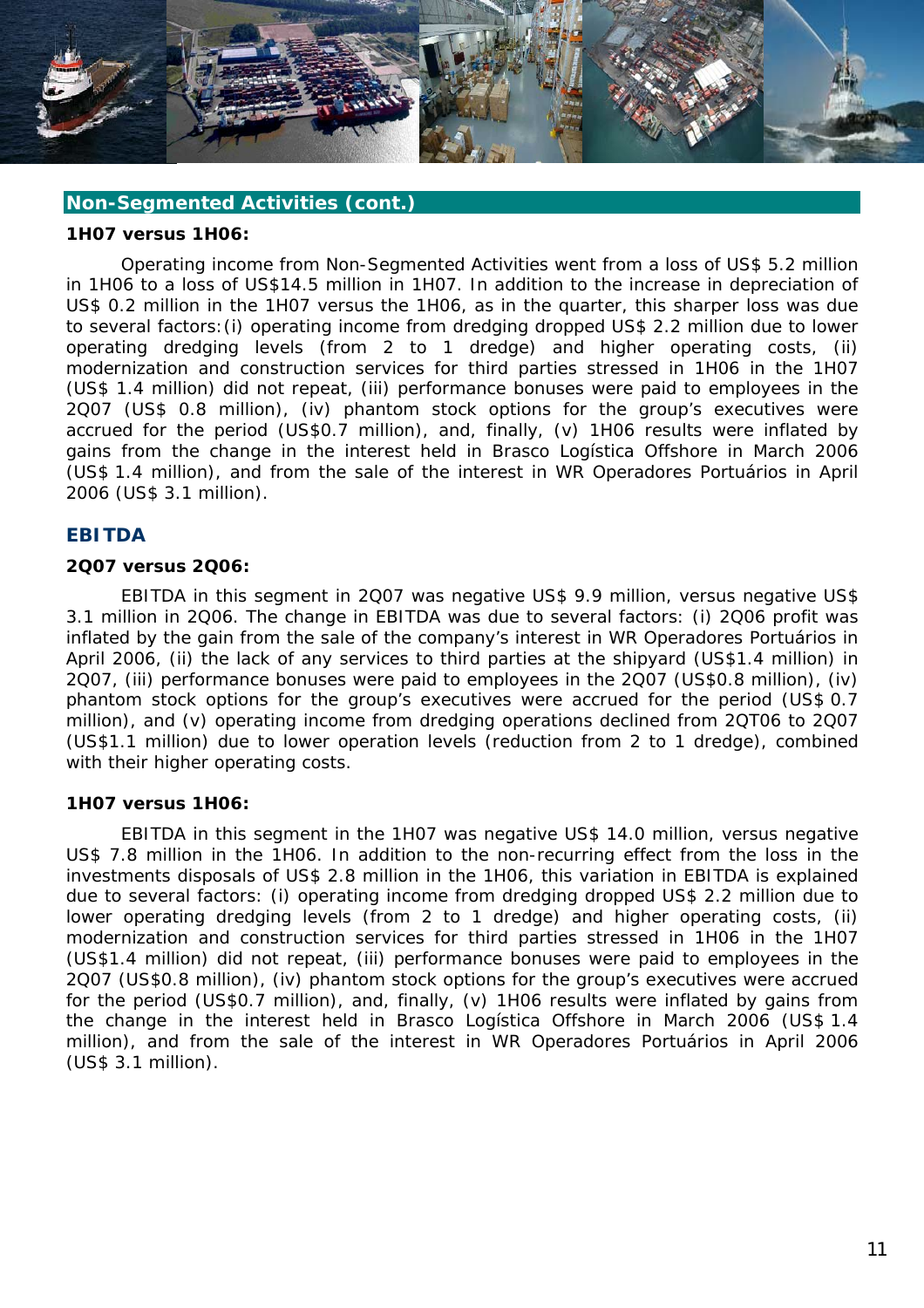

# **CONSOLIDATED**

#### **Net Revenue**

Consolidated net revenue rose 36.9% to US\$ 100.1 million in 2Q07 from US\$ 73.1 million in 2Q06. This increase of US\$27.0 million was mainly driven by the Port Terminal and Towage business units, due to: (i) in Port Terminals, the improvement in the mix of container handling through deep sea (especially full containers) and cabotage volume growth, and an increase in Port Terminal operations for the oil and gas industry, (ii) in Towage, growth was experienced in ocean towage operations, salvage support operations, towage manoeuvres for oil exploration and production platforms, additional services to the oil and gas industry, and an increase in the number of operations for ships with larger deadweight.

| <b>Revenues (US\$ MM)</b>       | <b>2Q07</b> | <b>2Q06</b> | Chg. (%) | 1H07  | 1H <sub>06</sub> | Chg. (%) |
|---------------------------------|-------------|-------------|----------|-------|------------------|----------|
| <b>Port Terminal</b>            | 36.9        | 26.7        | 38.1%    | 66.9  | 53.0             | 26.2%    |
| Towage                          | 35.4        | 26.8        | 31.7%    | 64.6  | 52.6             | 22.9%    |
| <b>Logistics</b>                | 14.5        | 11.3        | 28.2%    | 29.3  | 22.1             | 32.3%    |
| <b>Ship Agency</b>              | 5.2         | 6.2         | $-16.3%$ | 9.8   | 10.6             | $-7.5%$  |
| <b>Offshore</b>                 | 2.8         | 1.9         | 45.2%    | 4.6   | 4.8              | $-3.0\%$ |
| <b>Non-Segmented Activities</b> | 5.3         | 0.1         | -        | 7.5   | 7.2              |          |
| <b>Total</b>                    | 100.1       | 73.1        | 36.9%    | 182.7 | 150.3            | 21.6%    |

#### **Input and Raw Material Costs**

#### **2Q07 versus 2Q06:**

Input and Raw Material Costs declined 16.9% to US\$ 11.4 million in 2Q07 vs. US\$ 13.5 million in 2Q06, mainly driven by (i) the reduction in fuel costs due to the lower volume of manoeuvres, despite increases in special services, and (ii) the lower costs with container maintenance, due to the reduction in services provided in the Port Terminal depot segment.

#### **1H07 versus 1H06:**

Inputs and Raw Materials Costs fell by 4.6% in the 1H07 to US\$ 22.5 million, from US\$ 23.5 million in the 1H06 for the same reasons described above.

#### **Personnel Expenses**

#### **2Q07 versus 2Q06:**

Personnel Expenses increased by 37.8%, from US\$ 21.8 million in 2Q06 to US\$ 30.0 million in 2Q07, due to five factors: (i) the number of employees grew 12% because of the increase of the operations, especially in the Offshore (PSV Fragata), Logistics (new operations), and Port Terminal, (ii) wages increased due to collective bargaining agreements, (iii) phantom stock options for the group's executives were accrued for the period (US\$0.7 million), (iv) the employee profit-sharing plan grew due to the company's favourable performance in the previous year (US\$ 1.5 million), (v) the strengthening of the Brazilian Real had a negative impact on these expenses since they are denominated in R\$ (approximately US\$2.8 million).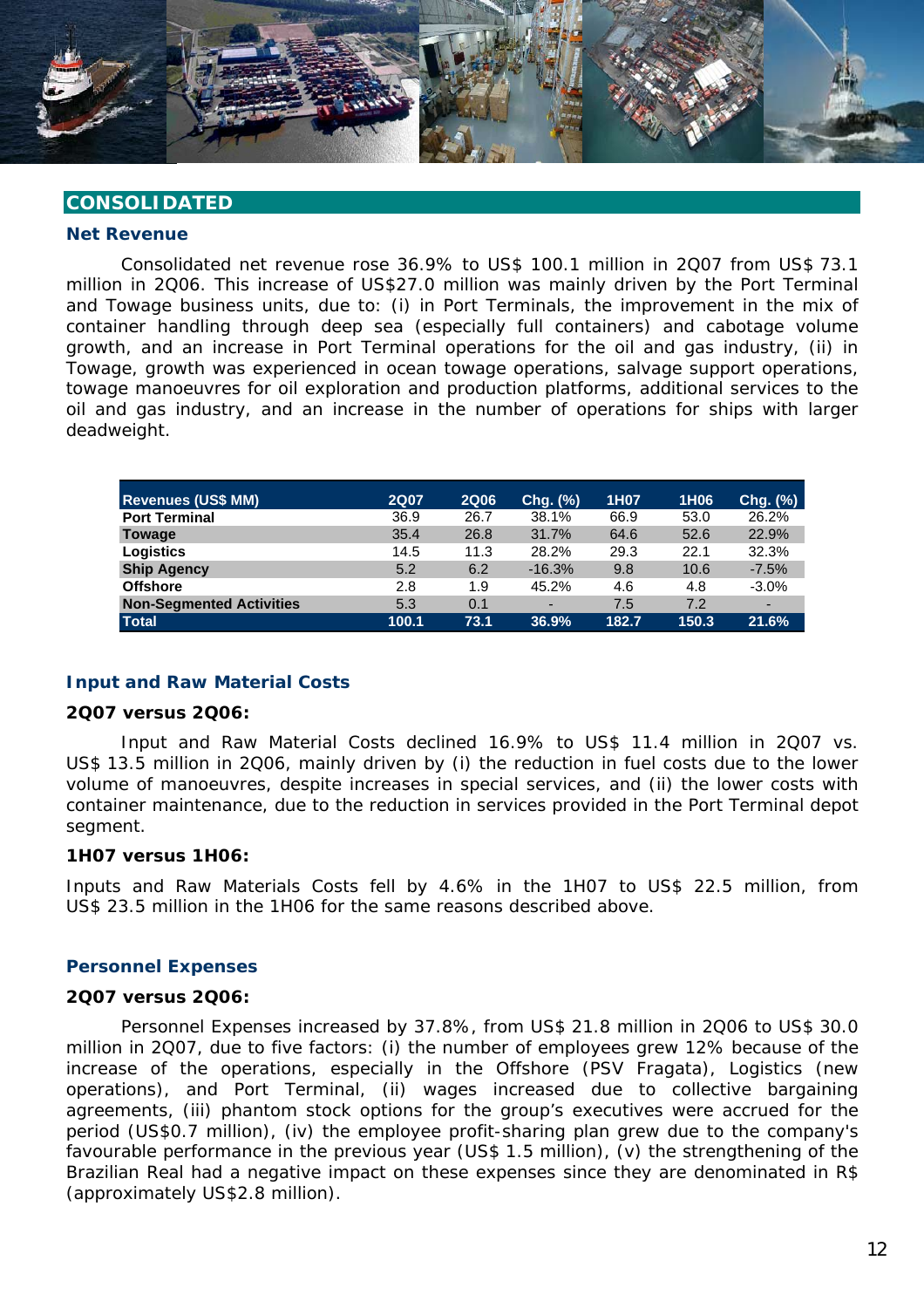

#### **1H07 versus 1H06:**

Personnel Expenses rose 27.5% in 1H07 to US\$ 51.6 million from US\$ 40.5 million in 1H06 basically due to the same factors described for the quarterly comparison.

#### **Other Operating Expenses**

#### **2Q07 versus 2Q06:**

Other Operating Expenses item increased by 56.9%, from US\$ 42.5 million in 2Q06 to US\$ 42.1 million in 2Q07. The main variations were: (i) higher freight costs for the growth in logistics transportation operations, (ii) higher costs for leasing' Port Terminal and Logistics equipment and goods, (iii) growth in stevedoring expenses.

#### **1H07 versus 1H06:**

Other Operating Expenses rose 24.9% to US\$ 73.9 million in 1H07, from US\$ 59.2 million in 1H06. In addition to the factors previously reported in the quarterly comparison, there were higher costs of hiring third parties for overland transport due to the increase in logistics operations.

#### **Operating Income**

#### **2Q07 versus 2Q06:**

Consolidated Operating Income in 2Q07 increased by 12.8% to US\$ 12.0 million, from US\$ 10.6 million in 2Q06. This increase of US\$ 1.4 million was driven by Port Terminals (from revenue gains and a higher-margin mix of container handled), and Towage from an increased level of higher-margin special operations.

Operating Margin was 12.0% in 2Q07, compared to 14.6% in 2Q06. However, excluding the positive non-recurring gain from (i) the sale of the company's interest in WRC in 2Q06 and (ii) the lack of any services to third parties at the shipyard (US\$ 1.4 million) in 2Q07, operating margin in 1Q06 declines from 14.6% to 8.4%. Accordingly, excluding this non-recurring effect, operating margins improved from 8.4% in 2Q06 to 12.0% in 2Q07.

#### **1H07 versus 1H06:**

Consolidated Operating Income in 1H07 climbed 11.9% to US\$ 27.0 million from US\$ 24.1 million in 1H06. The higher contributions from Port Terminals of US\$ 6.4 million and Towage of US\$ 4.5 million bolstered year-to-year results. Non-recurring effects in 1H06 led to lower growth in 1Q07. Operating income in 1H06 was positively impacted by the gain from the change in the interest held in Brasco Logística Offshore, from the sale of the interest in WR Operadores Portuários and modernization and construction services for third parties stressed in 1H06.

Operating margin in 1H07 was 14.8%, versus 16.1% in 1H06. Excluding the positive impacts from gains on (i) the sale of the interest in WRC in 2Q06, (ii) the change in the interest held in BRASCO in 1Q06 and (iii) modernization and construction services for third parties stressed in 1H06 in the 1H07 (US\$ 1.4 million) did not repeat, operating margin in 1H06 declines from 16.1% to 12.1%. Accordingly, excluding this non-recurring effect, operating margin improves from 12.1% in 1H06 to 14.8% in 1H07.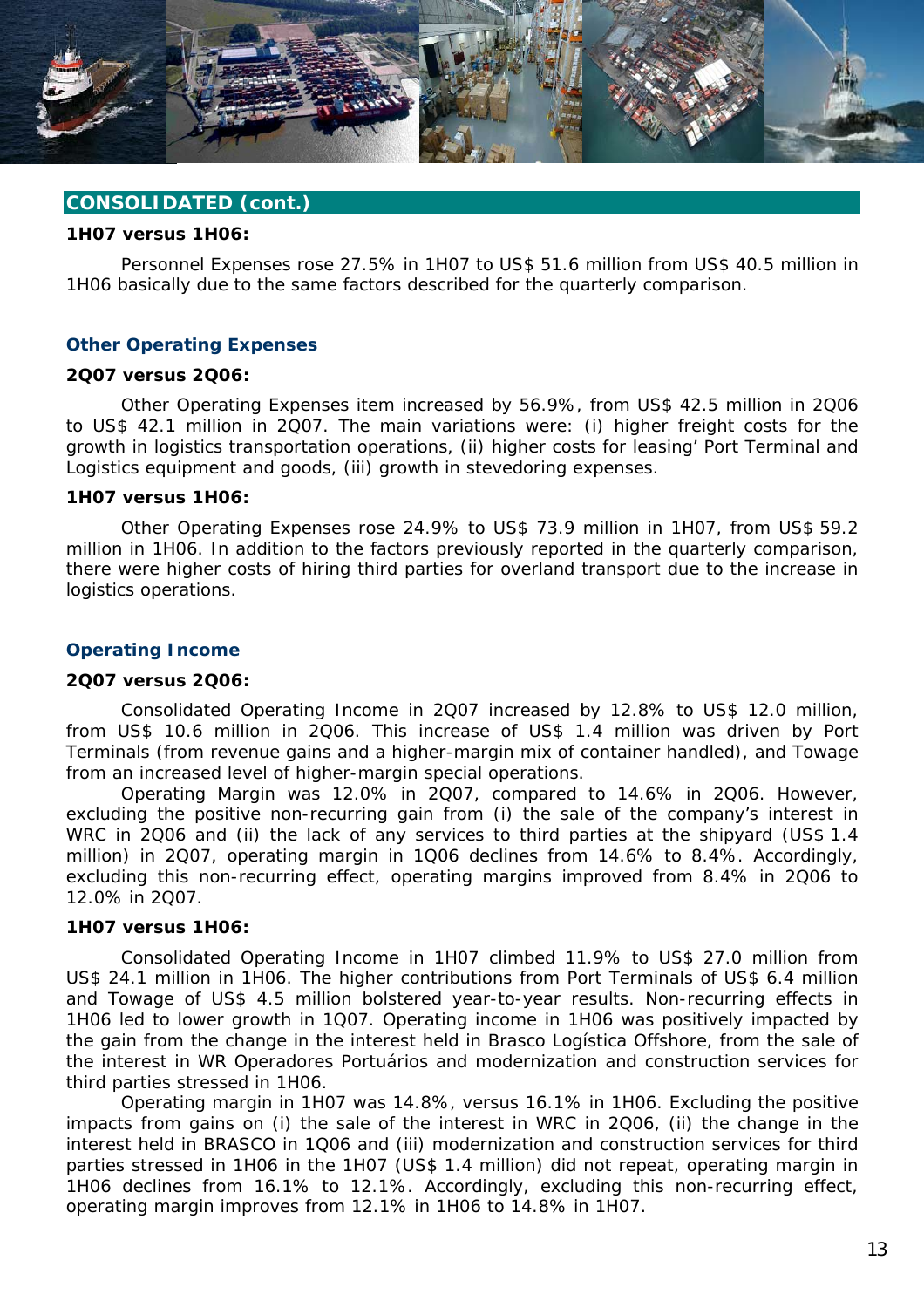

| <b>Operating Profit (US\$ MM)</b> | <b>2Q07</b> | <b>2Q06</b> | Chg. (%)   | 1H07    | 1H <sub>06</sub> | $Chg.$ $(\%)$ |
|-----------------------------------|-------------|-------------|------------|---------|------------------|---------------|
| <b>Port Terminal</b>              | 10.2        | 5.9         | 73.0%      | 18.3    | 11.8             | 55.2%         |
| Towage                            | 9.5         | 5.7         | 68.0%      | 17.9    | 13.3             | 34.8%         |
| Logistics                         | 0.8         | 0.4         | 83.3%      | 1.8     | 1.2              | 47.1%         |
| <b>Ship Agency</b>                | 1.7         | 1.7         | 2.9%       | 3.1     | 2.8              | 10.8%         |
| <b>Offshore</b>                   | 0.0         | 0.1         | $-146.0\%$ | 0.4     | 0.3              | 44.9%         |
| <b>Non-Segmented Activities</b>   | $-10.2$     | $-3.1$      | ٠          | $-14.5$ | $-5.2$           | -             |
| <b>Total</b>                      | 12.0        | 10.6        | 12.8%      | 27.0    | 24.1             | 11.9%         |

# **EBITDA**

#### **2Q07 versus 2Q06:**

Consolidated EBITDA in 2Q07 was US\$ 16.1 million, up 17.3% from the US\$ 13.8 million registered in 2Q06. This increase of US\$ 2.3 million was mainly due to higher contributions from Port Terminals and Towage.

EBITDA margin in 2Q07 was 16.1% versus 18.8% in 2Q06. Excluding the positive impact from (i) the gain from the sale of the interest in WRC in 2Q06 and (ii) the lack of any services to third parties at the shipyard (US\$1.4 million) in 2Q07, EBITDA margin in 2Q06 declines from 18.8% to 12.7%. Thus, after excluding this non-recurring effect, EBITDA margin improves from 12.7% in 2Q06 to 16.1% in 2Q07.

#### **1H07 versus 1H06:**

Consolidated EBITDA in 1H07 was US\$ 35.3 million, 22.3% higher than the US\$ 28.9 million posted in 1H06. This increase of US\$ 6.4 million was mainly due to higher contributions from Port Terminals and Towage.

EBITDA margin in 1H07 was 19.3% versus 19.2% in 1H06. Excluding the positive impact from (i) the gain from the sale of the interest in WRC in 2Q06, (ii) the gain from the change in the interest held in BRASCO in 1Q06, (iii) modernization and construction services for third parties stressed in 1H06 in the 1H07 (US\$ 1.4 million) did not repeat and (iv) the loss from the sale of investments in 1Q06, EBITDA margin in 1H06 declines from 19.2% to 17.2%. Accordingly, excluding this non-recurring effect, EBITDA margin improves from 17.2% in 1H06 to 19.3% 1H07.

| <b>EBITDA (US\$ MM)</b>         | <b>2Q07</b> | <b>2Q06</b> | Chg. (%)                 | 1H07    | 1H <sub>06</sub> | Chg. (%)                 |
|---------------------------------|-------------|-------------|--------------------------|---------|------------------|--------------------------|
| <b>Port Terminal</b>            | 11.6        | 7.0         | 65.3%                    | 21.1    | 14.4             | 46.2%                    |
| <b>Towage</b>                   | 10.7        | 6.9         | 53.7%                    | 21.0    | 16.6             | 26.2%                    |
| Logistics                       | 1.0         | 0.5         | 74.6%                    | 2.1     | 1.4              | 42.2%                    |
| <b>Ship Agency</b>              | 1.9         | 1.8         | 4.3%                     | 3.5     | 3.1              | 11.1%                    |
| <b>Offshore</b>                 | 0.9         | 0.5         | 78.5%                    | 1.7     | 1.1              | 60.8%                    |
| <b>Non-Segmented Activities</b> | $-9.9$      | $-3.1$      | $\overline{\phantom{0}}$ | $-14.0$ | $-7.8$           | $\overline{\phantom{0}}$ |
| <b>Total</b>                    | 16.1        | 13.8        | 17.3%                    | 35.3    | 28.9             | 22.3%                    |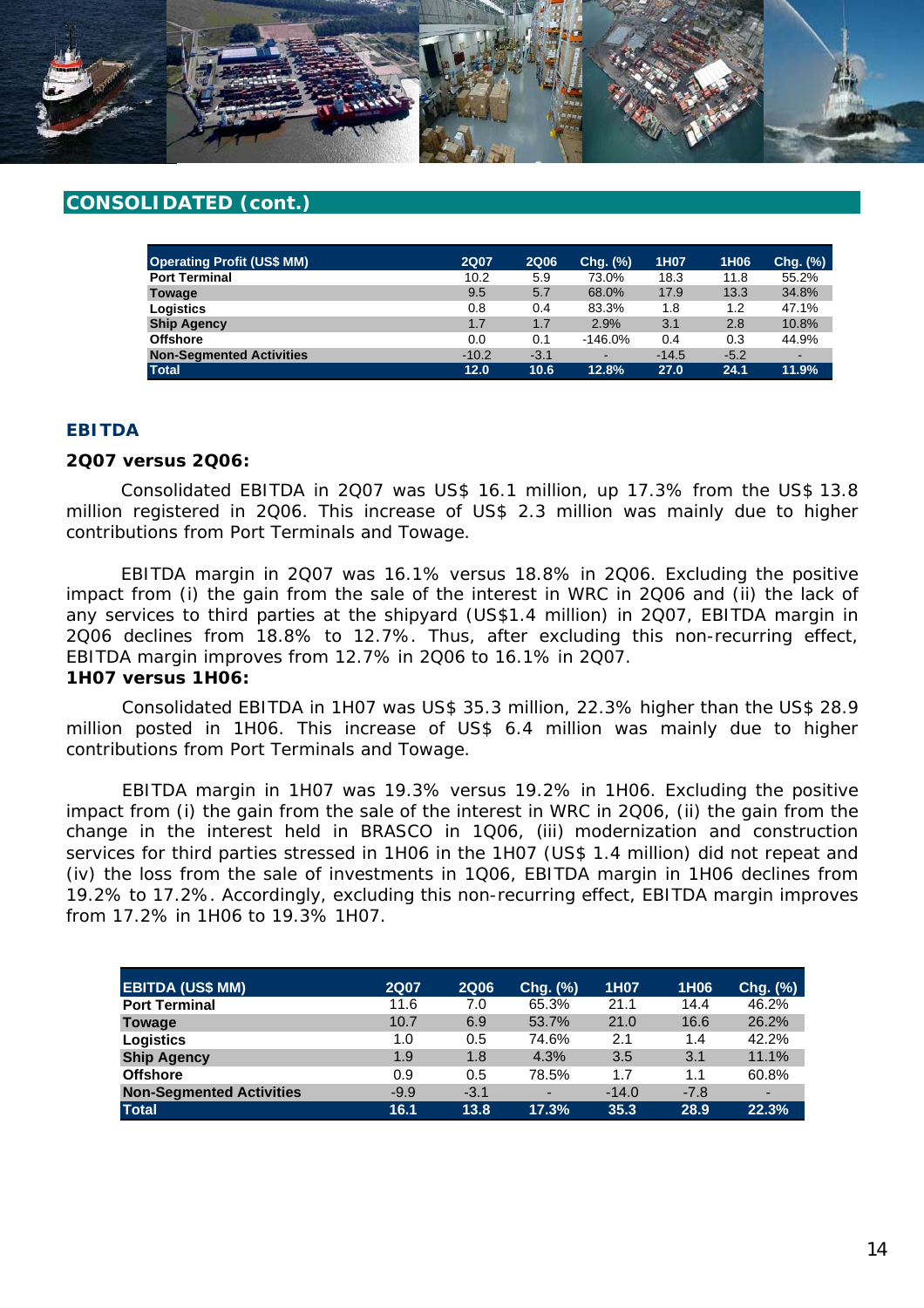

#### **Financial Income and Expenses**

#### **2Q07 versus 2Q06:**

Net Financial Income increased US\$ 1.3 million in 2Q07 vs. 2Q06 due to higher balances invested as a result of proceeds obtained from initial public offering held in April 2007.

Financial income was also impacted by the gain from the foreign exchange conversion in accordance with IFRS criteria.

#### **1H07 versus 1H06:**

Net Financial Income in 1H07 increased by 47% to US\$ 3.6 million from US\$ 2.4 million in 1H06. This was due to higher balances invested, which offset the decline in the cumulative CDI rate from 8% in 1H06 to 6% in 1H07.

Financial income was also impacted by the gain from the foreign exchange conversion in accordance with IFRS criteria.

| <b>FINANCIAL INCOME and EXPENSES (US\$ MM)</b> | <b>2Q07</b> | <b>2Q06</b> | Chq. (%)  | 1H07  |               | 1H06 Chq. (%) |
|------------------------------------------------|-------------|-------------|-----------|-------|---------------|---------------|
| <b>Financial Income</b>                        | 44          | 3.4         | 29.5%     | 7.5   | 6.9           | 9.9%          |
| <b>Financial Expenses</b>                      | (1.4)       | (1.9)       | $-24.1\%$ | (2.8) | (3.5)         | $-19.7\%$     |
| <b>Net Financial Revenues</b>                  | 3.0         | 1.57        | 94.2%     | 4.7   | $3.3^{\circ}$ | 40.9%         |

#### **Net Income**

#### **2Q07 versus 2Q06:**

Consolidated Net Income rose 4.8% to US\$ 9.2 million in 2Q07, from US\$ 8.8 million in 2Q06.

#### **1H07 versus 1H06:**

Consolidated Net Income rose 24.9% to US\$ 21.2 million in 1H07 from US\$ 17.0 million in 1H06. However this figure was affected by a non-recurring loss US\$ 2.8 million on the disposal of investment cash positions in 1H06.

#### **CAPEX**

#### **2Q07 versus 2Q06:**

Capital expenditures in 2Q07 were US\$ 14.1 million, up 27.5% from the US\$ 11.1 million in 2Q06 mainly due to the program to renew the towage fleet and the construction of the third berth at Tecon Rio Grande.

#### **1H07 versus 1H06:**

Capital expenditure totalled US\$ 27.2 million, up 45.4% from the US\$ 18.7 million in 1H06 mainly due to the program to renew the towage fleet, the construction of the third berth at Tecon Rio Grande, and construction of Platform Supply Vessel.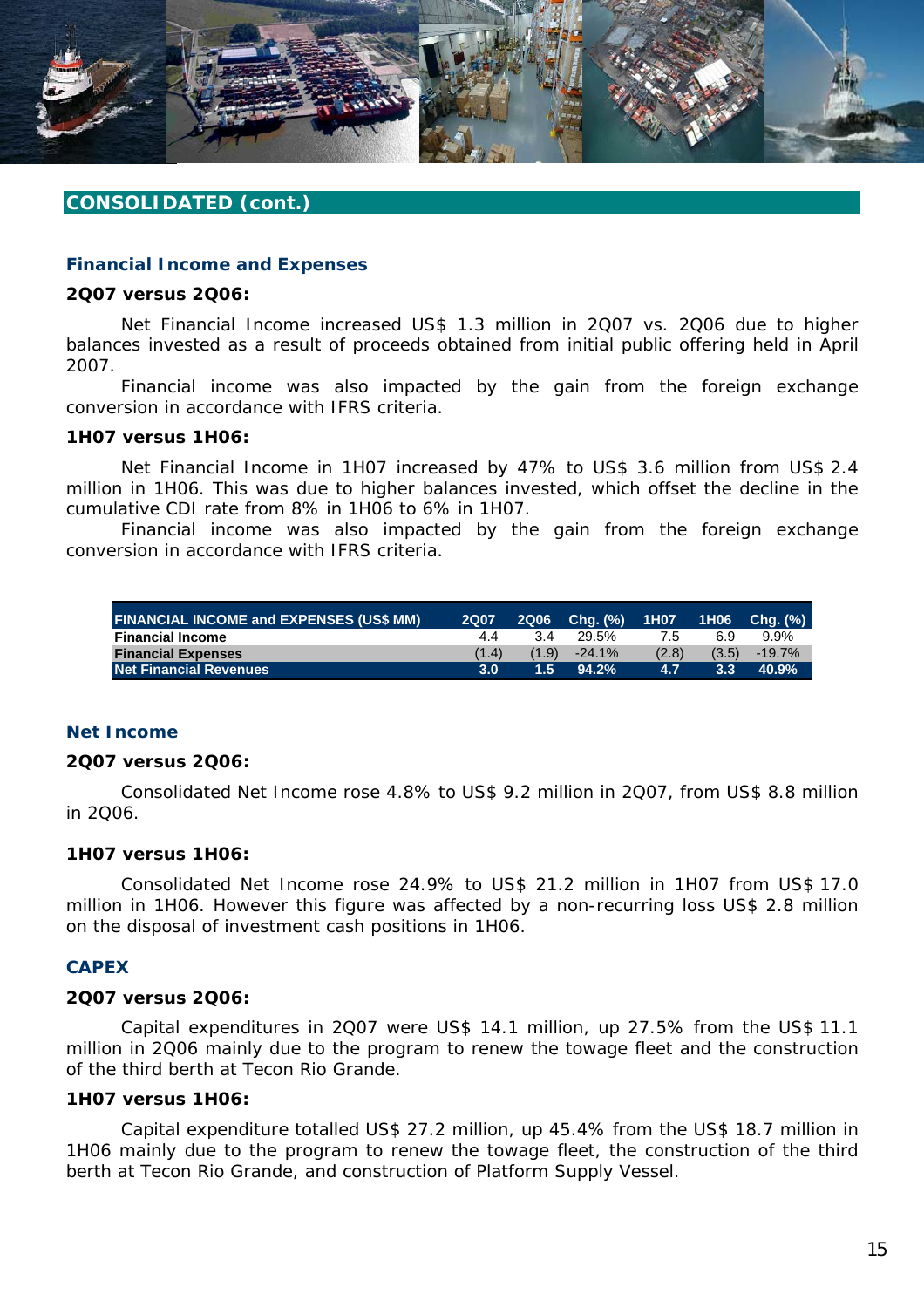

| <b>CAPEX (US\$ MM)</b>          | <b>2Q07</b> | <b>2Q06</b> | Chg. (%) | 1H07 | 1H06 | Chg. (%) |
|---------------------------------|-------------|-------------|----------|------|------|----------|
| <b>Port Terminal</b>            | 3.8         | 3.6         | 7.2%     | 8.7  | 7.9  | 10.3%    |
| <b>Towage</b>                   | 5.5         | 0.7         | 725.5%   | 7.9  | 2.1  | 270.9%   |
| Logistics                       | 0.4         | 0.0         | 2007.6%  | 0.4  | 0.1  | 341.3%   |
| <b>Ship Agency</b>              | 0.4         | 0.1         | 176.2%   | 0.4  | 0.2  | 81.1%    |
| <b>Offshore</b>                 | 3.8         | 6.6         | $-42.4%$ | 9.2  | 8.1  | 13.5%    |
| <b>Non-Segmented Activities</b> | 0.2         | 0.1         | 124.9%   | 0.5  | 0.2  | 128.9%   |
| <b>Total</b>                    | 14.1        | 11.1        | 27.5%    | 27.2 | 18.7 | 45.4%    |

#### **Indebtedness**

#### **06/30/2007 versus 03/31/2007:**

The company's total debt rose US\$ 13.9 million, increasing by 12.5% in relation to March 07 due to new disbursements received from the Brazilian Development Bank (BNDES) to finance the construction of two Platform Supply Vessels.

The amount of debt in short-term instruments remained practically unchanged since in 2Q07 there was no increase in the amount projected for amortizations or any contracting of short-term loans. Of the total debt in the 2Q07, 87% was in long-term instruments.

Debt denominated in foreign currency in 2Q07 represented 99% of total debt.

Cash and Equivalents reached US\$ 175.7 million, including the IPO proceeds. The Company's net debt ended up negative as cash and equivalents became higher than total debt.

#### **06/30/2007 versus 12/31/2006:**

The total debt increase of 13.3% in 1H07 was also impacted by new BNDES disbursements in the amount of US\$ 20.7 million to finance the construction of three Platform Supply Vessels

| <b>NET DEBT (US\$ MM)</b>   | 06/30/2007 |                                  | 03/31/2007 12/31/2006 |
|-----------------------------|------------|----------------------------------|-----------------------|
| <b>Short Term</b>           | 16.1       | 15.5                             | 14.9                  |
| <b>Long Term</b>            | 108.8      | 95.5                             | 95.2                  |
| <b>Total Debt</b>           | 124.9      | 111.0                            | 110.2                 |
| (-) Cash and Equivalents    | $-175.7$   | $-49.7$                          | $-54.6$               |
| $($ = $)$ Net Debt          | $-50.9$    | 61.3                             | 55.6                  |
|                             |            |                                  |                       |
| <b>TOTAL DEBT (US\$ MM)</b> |            | 06/30/2007 03/31/2007 12/31/2006 |                       |
| <b>R\$ Denominated</b>      | 1.2        | 1.1                              | 0.8                   |
| <b>US\$ Denominated</b>     | 123.6      | 109.9                            | 109.9                 |
| <b>Total Debt</b>           | 124.9      | 111.0                            | 110.2                 |

\* The information contained in this release announcement was not reviewed or examined by independent auditors.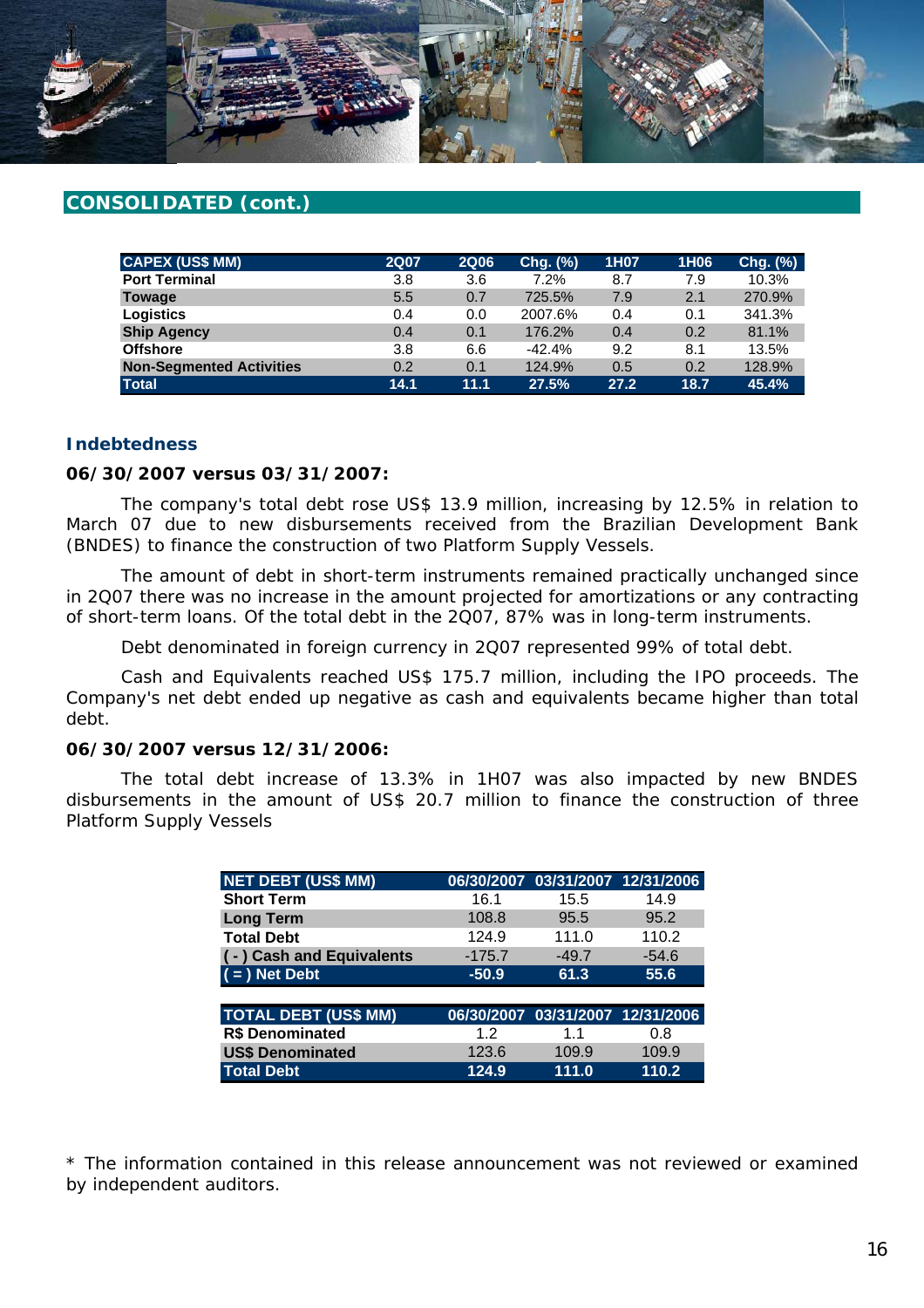

# **Contact**

**For more information please contact**:

*Felipe Gutterres*  Chief Financial and Investor Relations Officer Investor Relations Manager E-mail: ri@wilsonsons.com.br

*Marcelo Desterro*  E-mail: marcelo.desterro@wilsonsons.com.br Tel: (21) 2126-4263

# **Upcoming Events**

#### **Webcast and Conference Call – Portuguese Webcast and Conference Call – English**

Thursday (08/16) 09:00 a.m. (US EDT) – 10:00 a.m.(Brasília) Phone.: +55 (11) 2101-4848 Code: Wilson Sons

> Replay.: +55(11) 2101-4848 Code: Wilson Sons

Thursday (08/16) 11:00 a.m. (US EDT) – 12:00 p.m.(Brasília) Phone.: +1 (973) 935 8893 Code: 9046439

> Replay.: +1 (973) 935 8893 Code: 9046439

The Webcast transmission will be available on the website: **www.wilsonsons.com**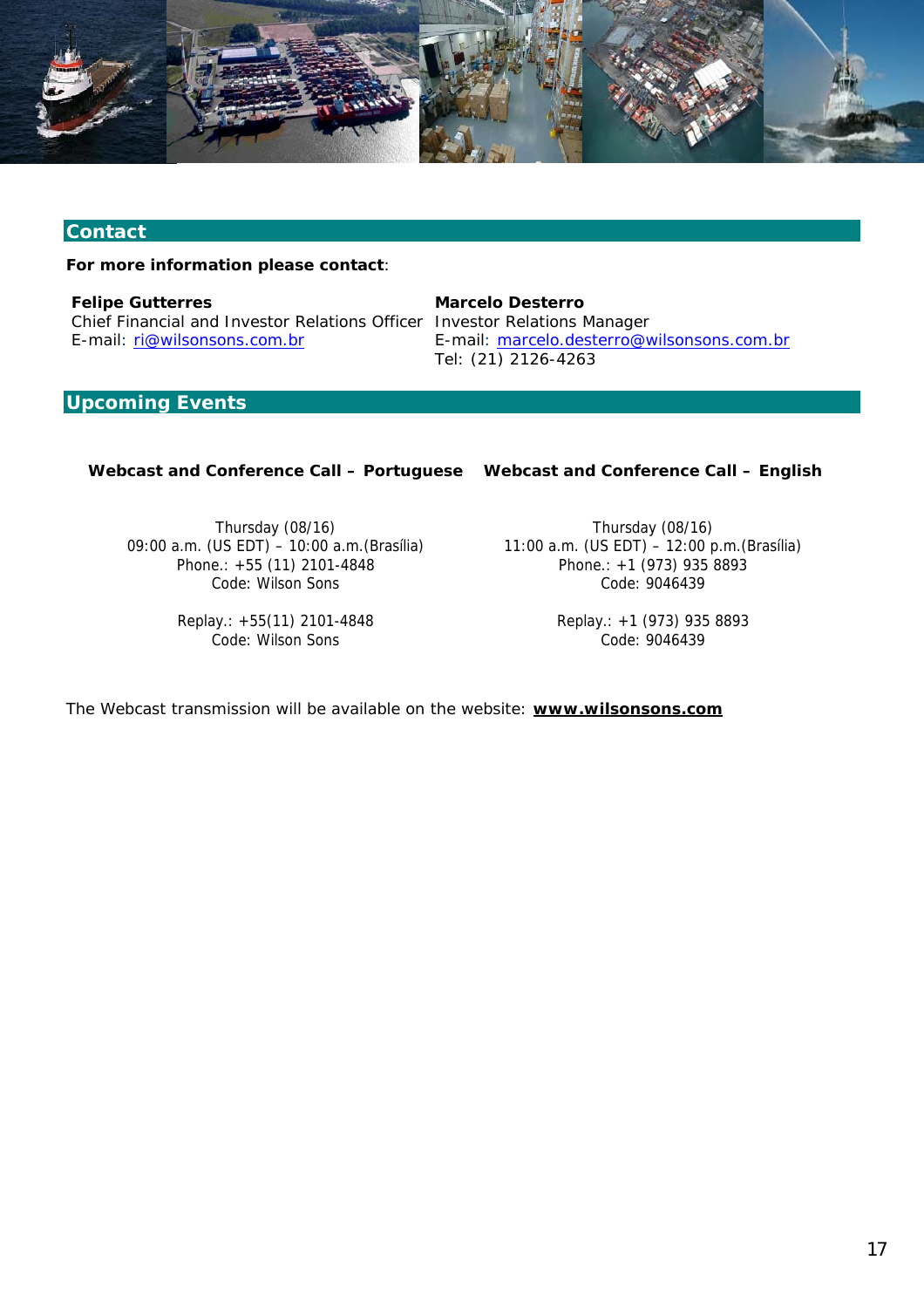

# **CONSOLIDATED INCOME STATEMENT**

#### WILSON SONS LIMITED AND SUBSIDIARIES

#### CONDENSED CONSOLIDATED INCOME STATEMENT FOR THE PERIODS ENDED JUNE 30, 2007 AND 2006

|                                                                                                                                                                                                                                                                                          |                         | Unaudited                                                                               |                                                                         |                                                        |                                                                          |                                                        |                                                                          |                                                           |                                                                            |
|------------------------------------------------------------------------------------------------------------------------------------------------------------------------------------------------------------------------------------------------------------------------------------------|-------------------------|-----------------------------------------------------------------------------------------|-------------------------------------------------------------------------|--------------------------------------------------------|--------------------------------------------------------------------------|--------------------------------------------------------|--------------------------------------------------------------------------|-----------------------------------------------------------|----------------------------------------------------------------------------|
|                                                                                                                                                                                                                                                                                          |                         |                                                                                         |                                                                         |                                                        |                                                                          | Convenience Translation                                |                                                                          |                                                           |                                                                            |
|                                                                                                                                                                                                                                                                                          |                         |                                                                                         | Three-month period ending                                               |                                                        | Six-month period ending                                                  |                                                        | Three-month period ending                                                | Six-month period ending                                   |                                                                            |
|                                                                                                                                                                                                                                                                                          | Notes                   | June 30, 2007<br>US\$000                                                                | June 30, 2006<br>US\$000                                                | June 30, 2007<br>US\$000                               | June 30, 2006<br>US\$000                                                 | June 30, 2007<br>R\$000                                | June 30, 2006<br>R\$000                                                  | June 30, 2007<br>R\$000                                   | June 30, 2006<br>R\$000                                                    |
| REVENUE                                                                                                                                                                                                                                                                                  |                         | 100,067                                                                                 | 73,106                                                                  | 182,671                                                | 150,266                                                                  | 192,749                                                | 158,223                                                                  | 351,861                                                   | 325,221                                                                    |
| Raw materials and consumables used<br>Personnel expenses<br>Depreciation & amortisation expense<br>Other operating expenses<br>Profit on disposal of property, plant and equipment<br>Profit on disposal of joint venture<br>Release of surplus on acquisition of interest in subsidiary | 4<br>5<br>19            | (11, 359)<br>(30, 034)<br>(4,129)<br>(42, 490)<br>(53)<br>$\overline{\phantom{a}}$<br>÷ | (13, 533)<br>(21, 793)<br>(3, 115)<br>(27,083)<br>(10)<br>3,107<br>(37) | (22, 459)<br>(51, 576)<br>(8, 288)<br>(73, 870)<br>534 | (23, 548)<br>(40, 450)<br>(7, 538)<br>(59, 201)<br>113<br>3,107<br>1,396 | (21,880)<br>(57, 851)<br>(7,953)<br>(81, 844)<br>(102) | (29, 289)<br>(47, 167)<br>(6, 742)<br>(58, 616)<br>(22)<br>6,724<br>(80) | (43, 261)<br>(99, 346)<br>(15,964)<br>(142, 288)<br>1,029 | (50, 965)<br>(87, 546)<br>(16, 314)<br>(128, 129)<br>245<br>6,724<br>3,021 |
| OPERATING PROFIT<br>Investment income<br>Loss on disposal of investment<br>Finance costs                                                                                                                                                                                                 | $\mathbf{\bar{a}}$<br>6 | 12,002<br>4,401<br>(1, 412)                                                             | 10,642<br>3,399<br>(1,860)                                              | 27,012<br>7,530<br>(2,813)                             | 24,145<br>6,852<br>(2,822)<br>(3,504)                                    | 23,119<br>8,477<br>(2,720)                             | 23,031<br>7,356<br>(4.026)                                               | 52,031<br>14,504<br>(5,418)                               | 52,257<br>14,830<br>(6,108)<br>(7, 584)                                    |
| PROFIT BEFORE TAX<br>Income tax expense                                                                                                                                                                                                                                                  | 8                       | 14,991<br>(5,745)                                                                       | 12,181<br>(3,358)                                                       | 31,729<br>(10, 505)                                    | 24,671<br>(7,674)                                                        | 28,876<br>(11,066)                                     | 26,361<br>(7,268)                                                        | 61,117<br>(20, 235)                                       | 53,395<br>(16, 609)                                                        |
| PROFIT FOR THE PERIOD<br>Attributable to:<br>Equity holders of Parent<br>Minority interests                                                                                                                                                                                              |                         | 9,246<br>8,913<br>333<br>9,246                                                          | 8,823<br>8,465<br>358<br>8,823                                          | 21,224<br>20,563<br>661<br>21,224                      | 16,997<br>16.688<br>309<br>16,997                                        | 17,810<br>17,169<br>641<br>17,810                      | 19,093<br>18,318<br>775<br>19,093                                        | 40,882<br>39,609<br>1,273<br>40,882                       | 36,786<br>36,117<br>669<br>36,786                                          |

The accompanying notes are an integral part of the condensed consolidated financial statements.